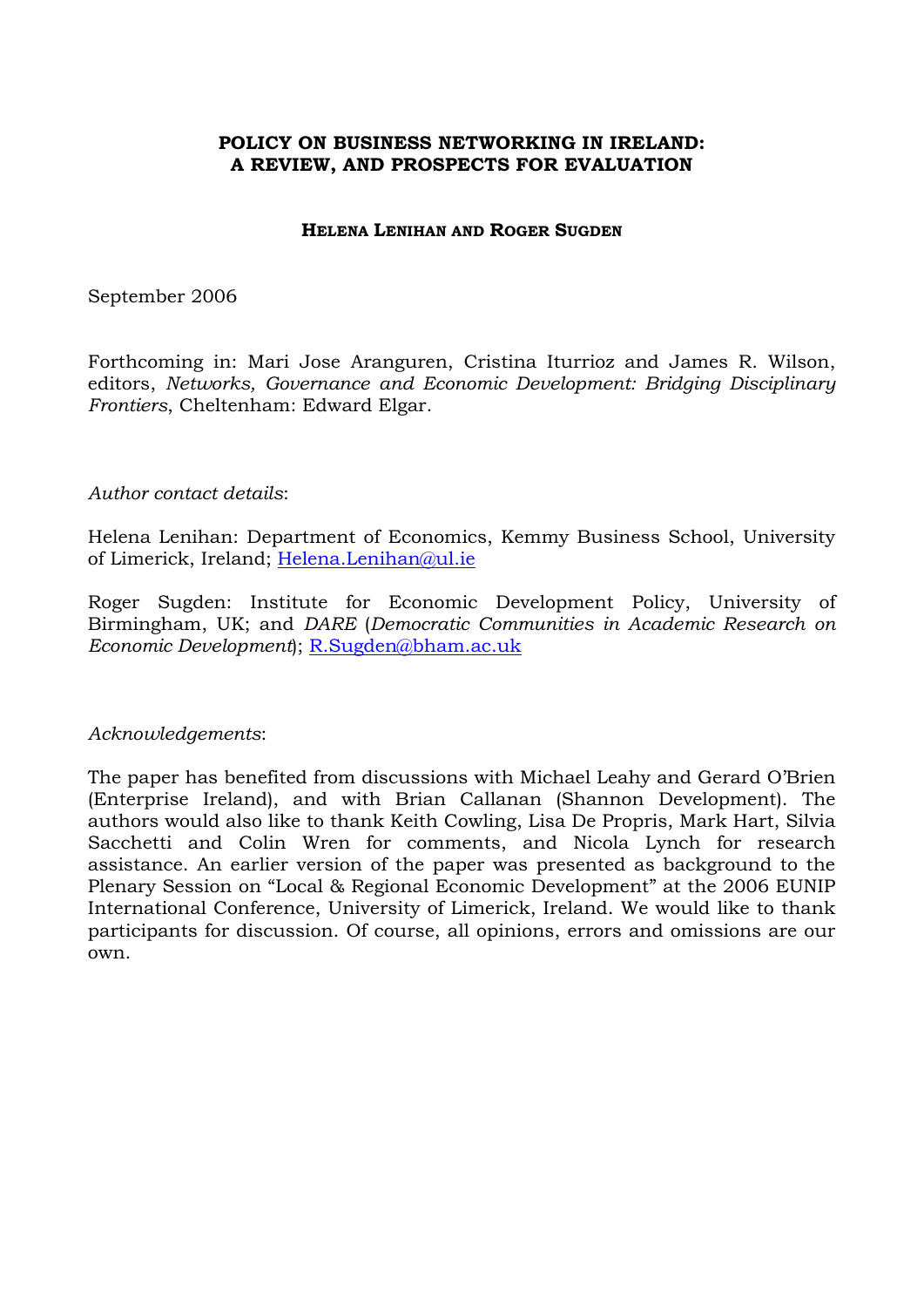#### **1. INTRODUCTION**

In early 2006 the Irish Government announced a Pilot Initiative for Collaborative Projects from Industry-Led Networks, the latest in a series of policies on 'business networking' that date back to the mid-1980s. The purpose of this chapter is to describe and comment on those policies by reviewing the previous literature (both academic and policy documents). What we stress is that over the years and across different policies, the precise focus has varied, in terms of networking aims and objectives and networking forms.<sup>1</sup>

We appreciate that there is considerable confusion in the wider discussions as to the meaning of 'networks' and 'networking' in a business context, and indeed this has been recognized before in analysis of Irish policy (for example, in Forfás (2004)). However, our approach is to avoid much of that confusion by simply centring discussion on those (inter-related and overlapping) areas of policy that the literature on Ireland consistently addresses when considering 'business networking', namely: 'linkages' between 'local' firms and transnational/multinational corporation (TNCs); training networks; research and development (R&D) networks; inter-firm cooperation processes more widely. These four topics are respectively the prime focus of successive Sections in this Chapter.

Our discussion culminates in a consideration of the prospects for the successful impact of the 2006 Pilot. We welcome the initiative as seeming to represent a welcome seed-change in policy, and offer preliminary insights into how it might be evaluated. In doing so we introduce the notion of 'public interest evaluation' (PIE), intended to assess the extent to which public interests are served by a particular policy. Part of the idea is that whilst the Pilot is focused on (to some extent) measurable benefits to participating enterprises from networking projects, it might also be desirable to consider other effects on wider publics.

## **2. LINKAGES**

The first explicit policy in Ireland centred on some form of networking appears to have been the National Linkage Programme (NLP). Introduced in 1985 as a response to criticism about reliance on foreign controlled TNCs, its objectives were to increase "the purchase of local materials and services by overseas firms" and to develop "a strong indigenous sub-supply base" (Department of Enterprise, Trade and Employment, 2003, p.85). In its early years the NLP concentrated on "helping individual companies to meet the requirements of [TNCs] and thereby sub-contractors" (National Economic and Social Council (NESC), 1996, p. 32); the implication is that it had a focus on 'hub-and-spoke' networks (see, for example, Markusen, 1996).<sup>2</sup> However, we will see below that this precise networking form altered in the late 1990s.

According to Ruane (2001), the NLP carried two policy risks (p. 4): "a linkage marriage that 'failed' and damaged a TNC (say because the local company did not deliver) could undermine an industrial development strategy that was heavily based on promotion of foreign direct investment, and the inevitability of selectivity amongst local companies chosen to participate in the programme could give rise to complaints from companies that were not selected." Consequently, to reduce "the appearance of selectivity" and "minimise" the risk, "a general database on sub-supply was established, to which all companies were given access." Ruane concludes that "this twin approach of general support for linkages combined with particular support for certain companies … mirrors the general approach to industrial policy pursued in Ireland over the past four decades."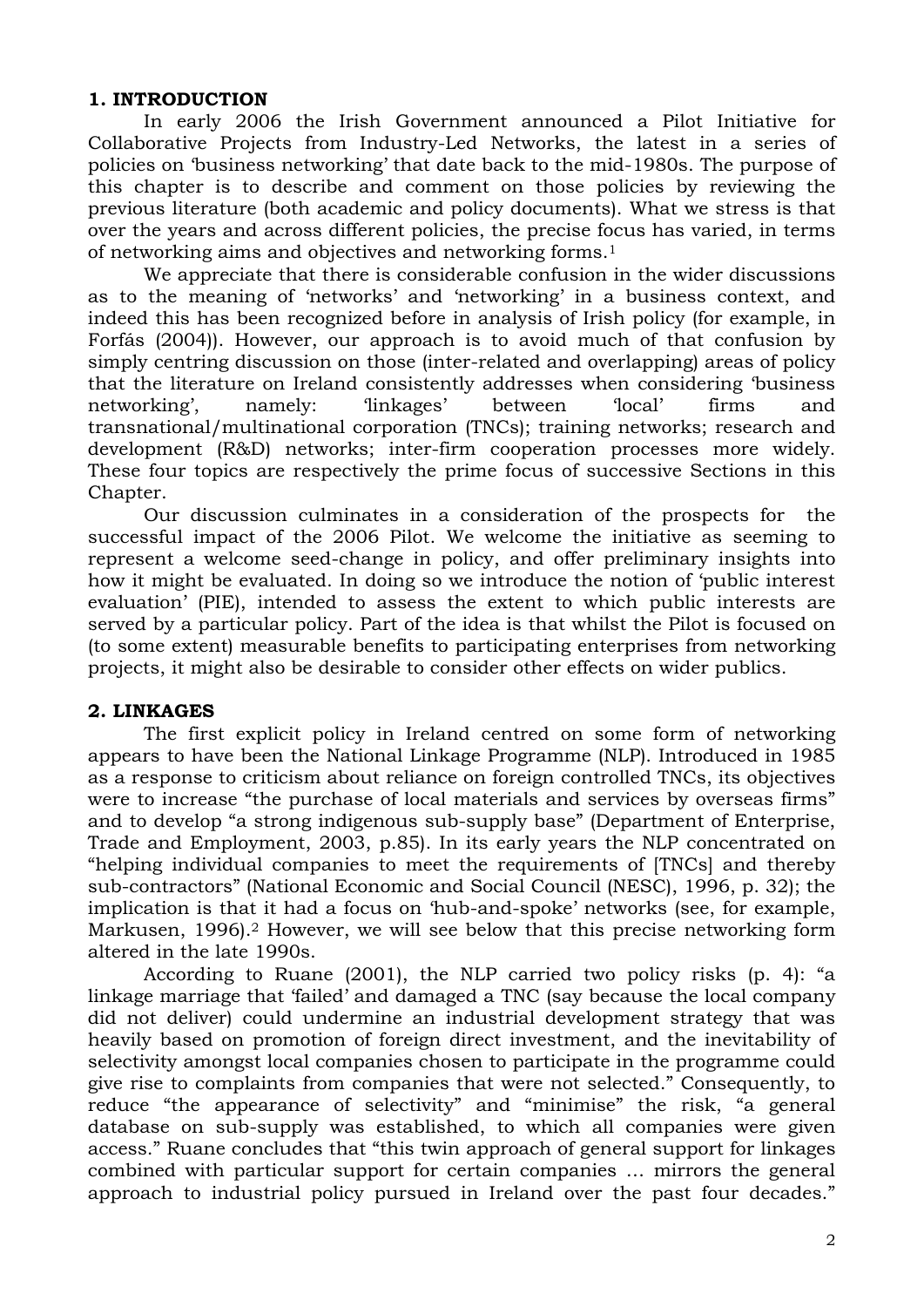Indeed, we would argue that elements of the approach are present in the 2006 Pilot, as will be evidenced in Section 5.

Another characteristic revealed early in the NLP and that that we would argue permeates Irish policy more widely is an awareness of international dimensions: Ruane (2001) observes that during the first two years of the programme the approach was to engage TNCs by helping them to build their *European* sub-supply chains and, *in that context*, identify potential within Ireland. The objective was for TNCS to see the programme as enabling rather than constraining; the means was to avoid a parochially Irish perspective.

By 1997, Ruane (2001, p. 6) argues, "the linkage programme had contributed successfully to building up a local sub-supply industry" in electronics, its particular target.<sup>3</sup> However, she also contends that by that time "the goal posts had completely shifted", and again an awareness of the international dimension is revealed. The problem is that "the electronics industry had come to the fore as the most globalised industry in the world, leading policymakers to question the meaning of *local linkages*." As a result the programme was restructured – an *International Business Linkages Division* was established within Enterprise Ireland (EI) - and stress was placed on "the globalisation of the local supply industry." This was to be achieved by assisting local companies in, for example, establishing cheaper sub-supply sources in Central and Eastern Europe.<sup>4</sup>

Ruane (2001, pp. 6-7) summarises Ireland's linkage programme in the period 1998-2001 as "in marked contrast to what had been undertaken previously – and indeed … a new interpretation of the concept of linkages ... From the Irish policy perspective, there are now no border distinctions in this international business context: the [TNCs] can be based anywhere; the local companies may not even be producing locally." In short, Ruane observes a significant alteration in the networking form that the policy is designed to stimulate: "the approach is moving increasingly towards the building of supply networks and supply chains rather than direct [TNC]-local company linkages."

Since 2001 there have been further alterations. The *International Business Linkages Division* within EI has been disbanded and linkages have been addressed through a wide-ranging set of initiatives designed to enable firms in Ireland – TNCs and indigenous – to meet and interact with each other and with firms from elsewhere, for example at Technology Roadmap Seminars, at conferences and on trade missions (see, for example, Enterprise Ireland, 2004). It is not that linkages have been abandoned as an issue. Rather, the trend identified by Ruane (2001) towards an emphasis on global supply networks seems to have been carried forward by their being fostered without the special focus of a National Linkages Programme *per se* (see, for example, Enterprise Ireland (2005)).

As for empirical data on policy outcomes, for the early years of the NLP, up to 1990, Ruane (2001) finds relatively sparse evidence of brokered linkages *per se*. Compare with this the perhaps more upbeat message from the then Minister for Industry and Commerce: it was estimated that, in 1986, Irish sub-suppliers undertook approximately £40 million worth of additional business because of the programme.<sup>5</sup> See also NESC (1996), citing an alliance of electronic companies, Orbitech, as an apparently successful case of networking stimulated under the NLP. More generally, Forfás (2004) argues that the NLP failed to reach its full potential, but gives no explanation for this view. Jacobsen and Heanue (2003) suggest that the policy had some success, local sourcing increasing until the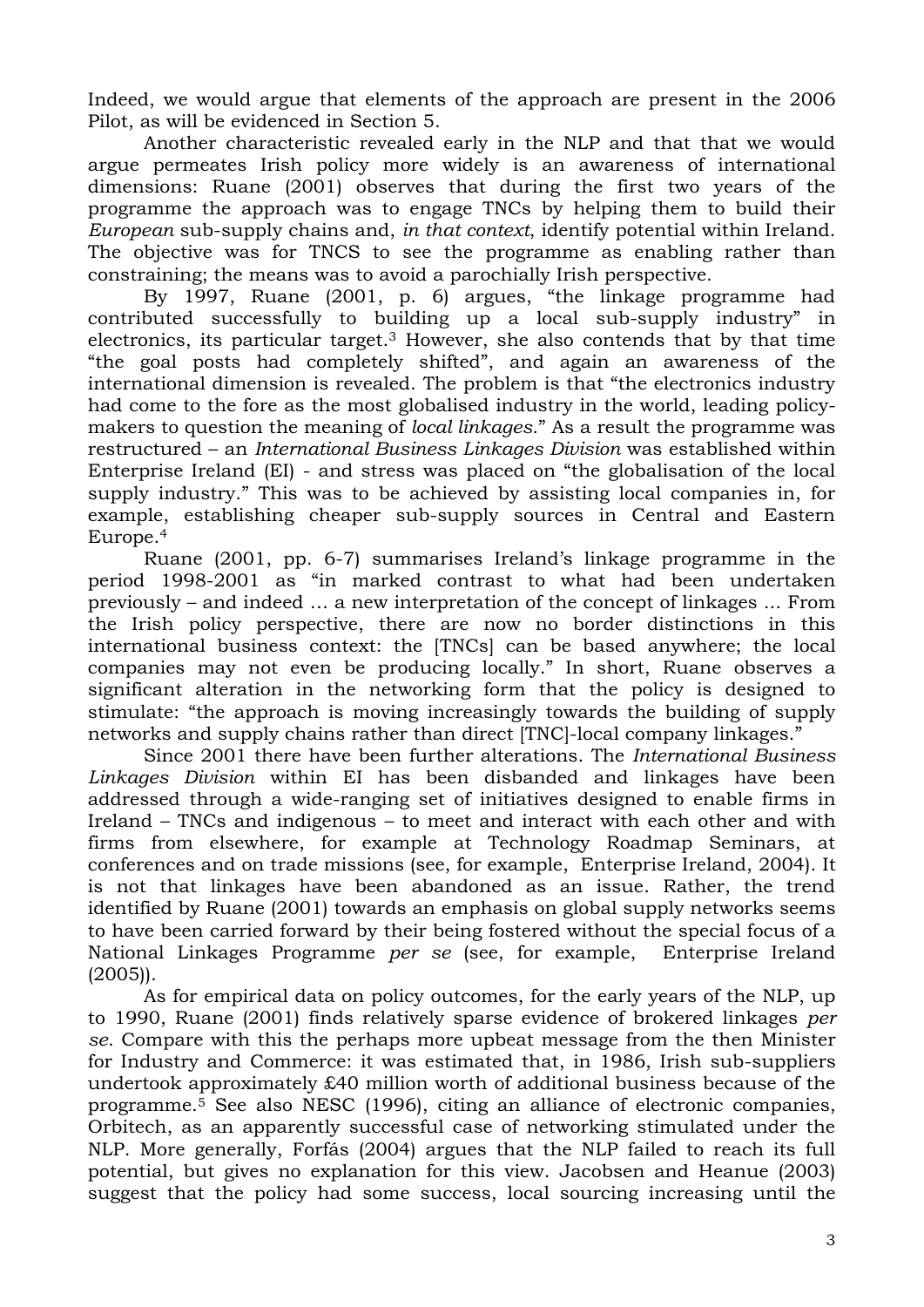early 1990s but then levelling off. Further, according to UNECE/EBRD (2001), during 1985-1987 the estimated 250 foreign affiliates involved in the programme increased their local purchases of raw materials fourfold. Over the same period, the sales and employment of local suppliers rose by 83% and 33%, respectively: "several have become successful international subcontractors; some of the larger domestic supplier companies involved in the NLP have subsequently been acquired by foreign TNCs" (*ibid*, p. 20). Ruane (2001) also considers the sales data, albeit recognising that it can severely overestimate linkages. Excluding electronics, she finds that in 1985 foreign TNCs in Ireland's non-food manufacturing sectors purchased 17% of inputs locally, and by 2000 this had risen to 23%. By contrast, in electronics – the especial target – purchases increased from below 10% to over 30%.

Ruane also reports that in 1996 there was a major review of the linkage programme in the context of European Union funding. This indicated the need for data that would enable both "general evaluation purposes" (*ibid*, p. 8) and the management of linkages by the policy agencies.<sup>6</sup> We would see such comments as a more general warning that all policies – including other policies on business networking – be accompanied by measures for data collection so as to permit appropriate evaluation.

Overall, Ruane (2001, p. 12) concludes that "it is hard to either totally prove or disprove" whether linkage polices have been successful, and she sees Irish policy as entering a new era. This is one in which "the role of traditional linkage programmes has changed and they are now seen as just one part of a development strategy which integrates [TNCs] further into the Irish economy and develops the capacity of local companies. The former is now focused strongly on building relationships between [TNCs] and universities, and the latter is concentrating on building up skills and R&D in local companies in a networking context." It is to these policies that we now turn.

#### **3. TRAINING**

NESC (1996) and Forfás (2004) identify the Plato Programme as another early networking initiative. Locally focused, the underlying ideas originated in a project to spur regional economic development in Belgium, and the first Irish Plato initiative was in 1993 in Dublin. According to NESC (*ibid*, p 32), the focus is on business training networks, "in which local owner/managers are encouraged to learn from one another and from the advice of local large enterprises who act as facilitators of small working groups." In the mid 1990s the programme involved "60 small companies and 10 larger 'parent' firms", and apparently "achieved considerable success" (*ibid*, p. 32).

The number of Plato networks has since risen; Forfás (2004) reports 8. Nowadays "it is primarily supported by Chambers of Commerce and County Enterprise Boards. It is the largest private-sector led network initiative involving over 1000 companies around Ireland" (ibid, pp. 35-36).<sup>7</sup> According to Forfás (p. 36), "the aim of the Plato initiative is to establish a broadly based business support structure which provides opportunities for SME [small and medium sized enterprise] owner managers to develop their management skills", but "it also creates opportunities for commercial development through local and international networking." In short, it appears to go beyond a training concern, incorporating additional networking objectives.

Over more recent years there has also been a further, distinct training programme involving a relatively wide set of economic actors: the ongoing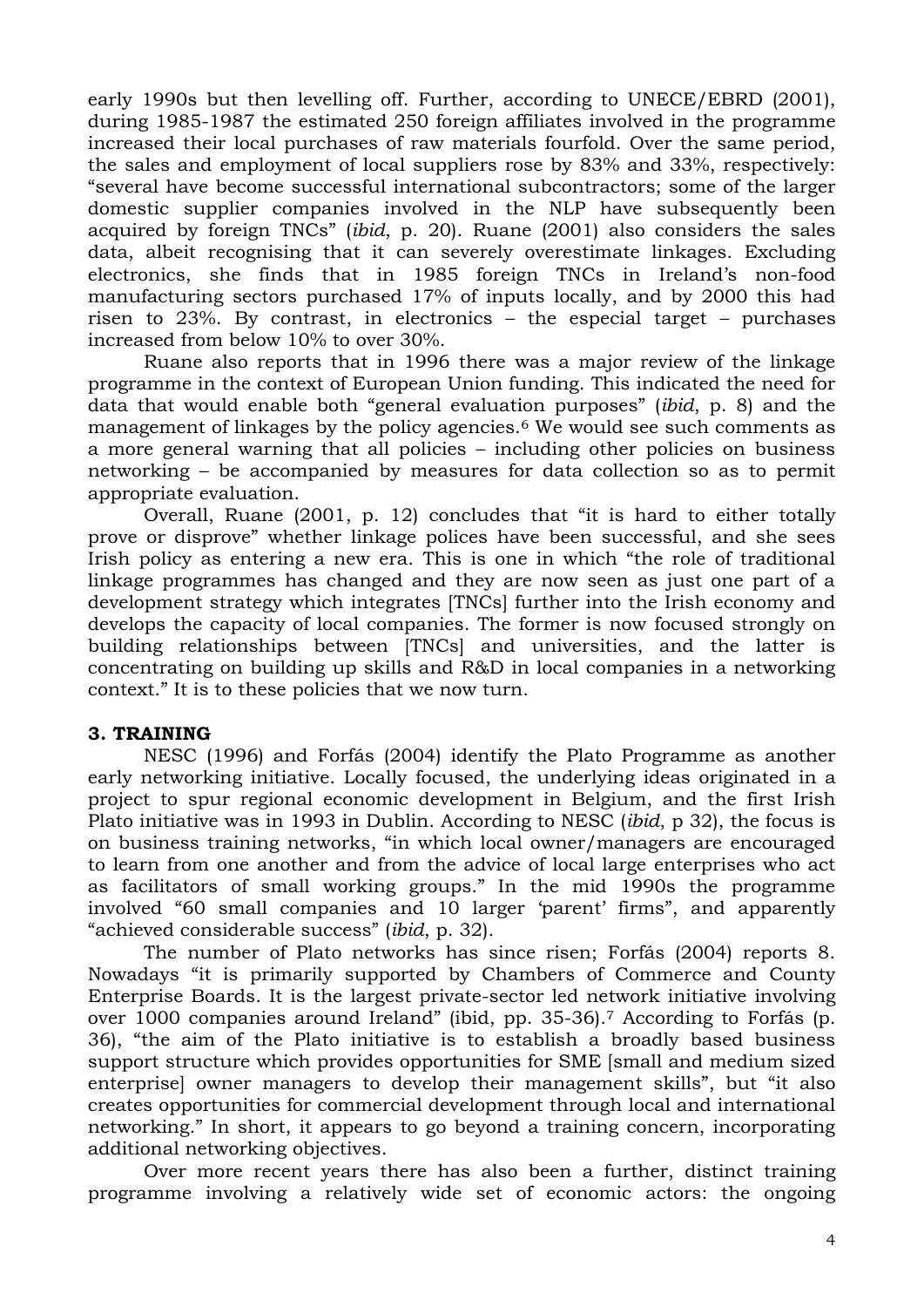Skillnets initiative, introduced in 1999. According to Department of Enterprise, Trade and Employment (2003, p. 138), the objective is "to improve workforce training at enterprise level, particularly among SMEs." The initiative "is administered by Skillnets, an independent company whose board includes employer, union and state representatives" (*ibid*, p. 138). Forfás (2004, p. 36) explains that "the key difference between Skillnets and other training schemes which provide support for individual firms is the Skillnets' focus on mobilising groups or networks of companies to develop strategic answers tailor-made to their own specific needs."

Further and current information on Skillnets can be found at [www.skillnets.com.](http://www.skillnets.com/) One point of particular interest is that the website views networks as "flexible and non-hierarchical with members sharing in decisionmaking and the design and implementation of strategies".<sup>8</sup> In contrast, the international academic literature reveals major differences across network types in practice, as clearly shown in the review by Powell and Smith-Doerr (1993). For example, in their typology of subcontracting networks Sacchetti and Sugden (2003) suggest the extremes of a spectrum. On the one hand there are 'networks of direction', in which core participants exert their power, pursuing their own aims and other strategies despite the preferences and resistance of others. Indeed, we would suggest that this form might well characterise networks realised under the NLP; networks of direction include 'hub-and-spoke' networks, as well as some of the apparently more complex arrangements in modern supply networks. On the other hand there are 'networks of mutual dependence', featuring symmetrical shaping of strategic direction amongst network participants based upon shared responsibilities. Further, these network types have significantly different implications for performance. For example, whilst networks of direction imply the achievement of the objectives of core firms, those objectives may or may not coincide with the ultimate goals of directed firms. Consequently, "the expansion of actors' productive potential through networking may or may not correspond to an increase in the opportunities of all the participants in the network" (Sacchetti and Sugden, 2003, p. 684) The Skillnets website might seem to imply that there is no room for such tensions in strategic interests within a Skillnets initiative. However, and notwithstanding the information made available within Skillnets about network formation and operation, it is not clear to us precisely which aspects of the programme *ensure* that there are no such outcomes.

According to the Department of Enterprise, Trade and Employment (2003, p.138), an "evaluation" in 2001 found that projects supported by Skillnets had encompassed over 2,300 companies and 12,800 employees. Nearly 75% of those companies had under fifty employees, and "a sizable proportion of them had not previously engaged in formal workforce training." We would observe that Storey (2000) would see such concerns not as 'evaluation' but as Step 1 monitoring; this is the least sophisticated form of evaluation, albeit a building block for evaluation.

Skillnets own website provides more up-to-date information. It reports that over 5000 firms have participated in 90 training networks. There were 55 networks over 2002-2005, in excess of 83% of participating companies being SMEs. The website also comments on apparent motivations and outcomes. Firms are said to have found that Skillnets training is: "more cost efficient as they have better buying power as well as Skillnets funding"; "more relevant", "flexible", "accessible" and "useful"; "more informed as companies learn from and support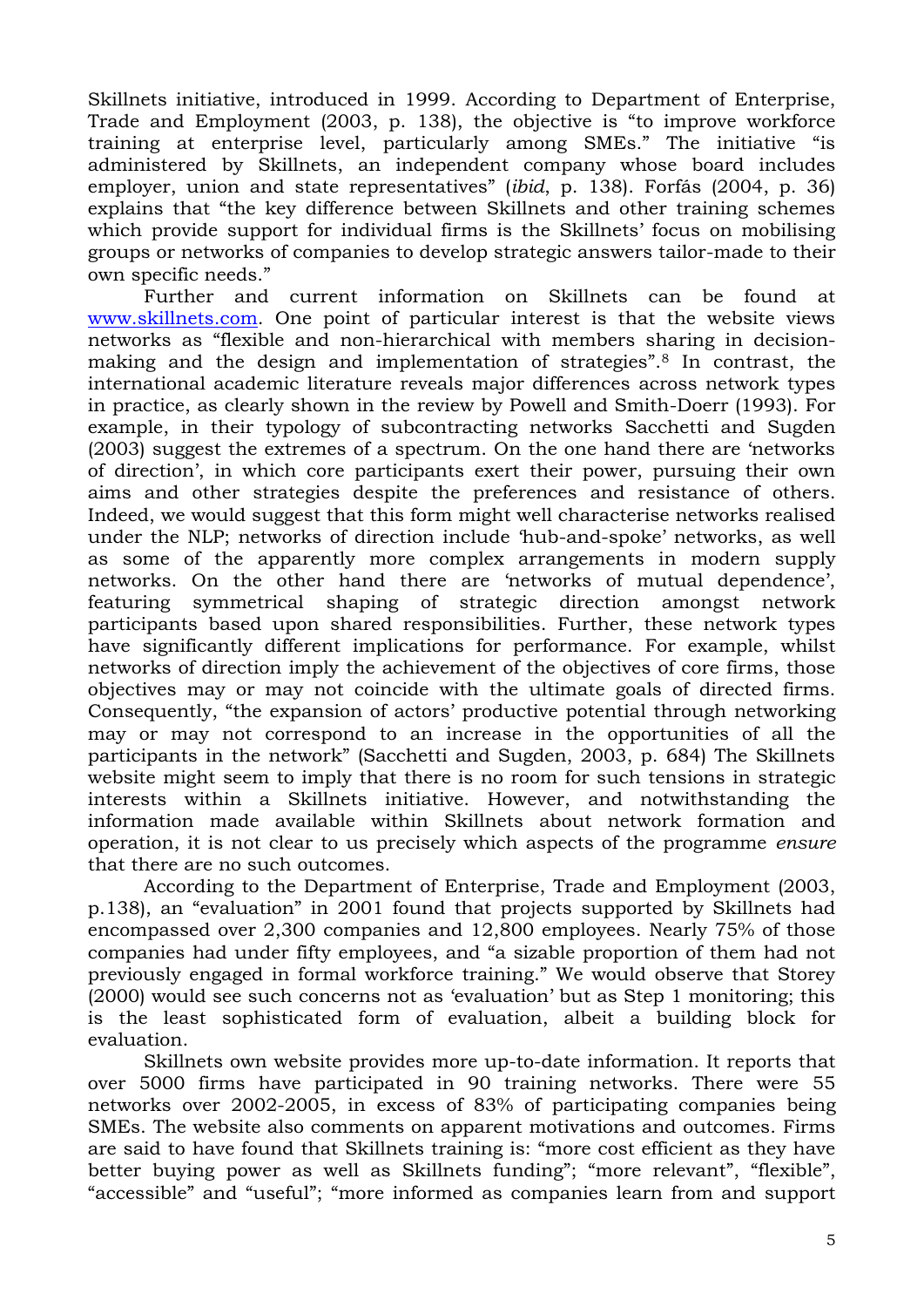one another in the process"; "better facilitated as companies have full time management staff to organise network training and other activities on their behalf"; "more suited to enterprise needs as companies themselves decide all aspects of the networks strategy, plans and activities; "more beneficial as companies in the network receive new information, share ideas, develop new relationships with their peers in other companies and tap into a wide range of business opportunities that arise from being part of an inter-firm network."<sup>9</sup> Similarly to the point we made in relation to the Plato programme, this last comment seems to indicate that the networking focused on training has beneficial spillovers to influences and objectives more widely.

## **4. R&D**

A third focal-point in Ireland's policies involving business networking is R&D. Again, this reveals a focus on networking forms that go beyond the relatively simple linkages envisaged in the early years of the NLP. Moreover, there is recognition that networks impacting on businesses need to span more than the businesses themselves

Specifically, Department of Enterprise, Trade and Employment (2003, p. 12) argues that Irish policy agencies are actively fostering "strong links and networks … between the research community and the enterprise sector." It seems to view the objectives of networking in terms of innovation and entrepreneurship, the approach being "to foster Irish counterparts of the kind of strong researchindustry networks found in Silicon Valley and the 'Miracle Mile' which links Harvard, MIT, and Boston University. These have generated numerous high-tech start-ups as well as major global companies such as Microsoft and Sun Microsystems" (p. 124). This might imply measuring policy success in terms of high-tech start ups and, in the long run, growth into global companies.

In terms of particular initiatives, Department of Enterprise, Trade and Employment (2003) highlights the Science Foundation Ireland (SFI) programme for Centres in Science, Engineering and Technology (CSET). This "is designed to create centres formed by clusters of internationally recognised researchers from the third level sector<sup>10</sup> and industry. These centres will  $\ldots$  address crucial research questions, foster the development of new and existing Irish based technology companies, attract industry that could make an important contribution to Ireland and its economy, and expand educational and career opportunities in Ireland in science and engineering" (p. 124). Forfás (2004, p. 44) mentions that there is a CSET focus on "high-end research programmes in biotechnology and ICT."

Forfás (2004) also lists various other initiatives in this area: EI supports cooperation between industry and academia through its Innovation Partnership, its Programmes for Advanced Technology and its Technology Transfer Initiative, designed to enable local SMEs in the Western seaboard area access to the locality's universities. More marginally concerned with networking, Forfás (p. 40) also indicates that "applications to [EI's] Research Technology and Innovation (RTI) competitive grants scheme that involve a company in collaboration with a partner (another company, third level or research body) receive a higher assessment rating than applications that are submitted by a company on its own." Having recognised this, however, Forfás goes on to comment that the quantity of such funding is small. This is perhaps not surprising, given that it is not the main focus of RTI.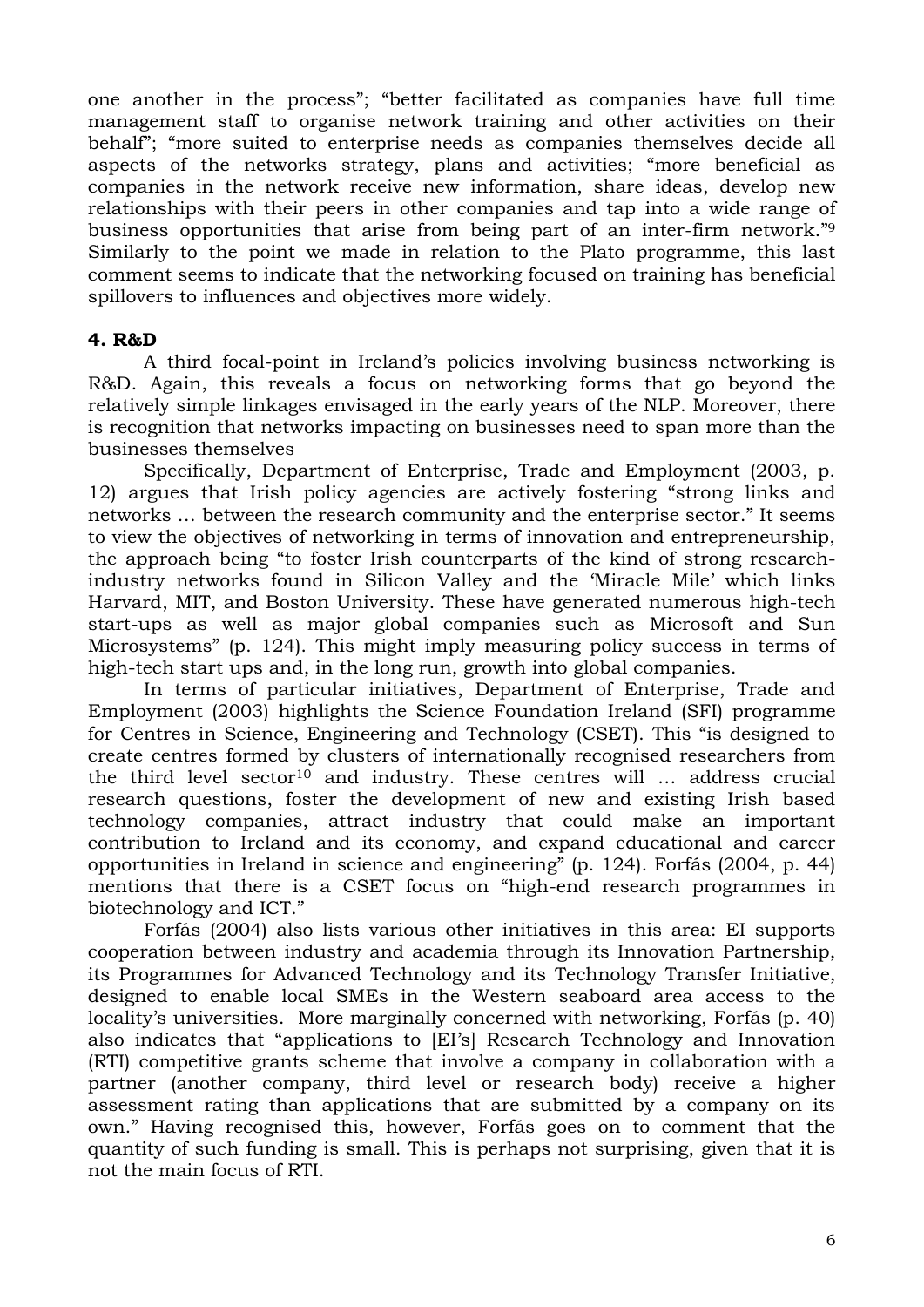In its most recent strategy document, EI has stressed the significance of R&D collaboration: "we will be particularly concerned with building R&D and commercialisation interaction between firms (regardless of size and ownership) and third level institutions and research bodies" (Enterprise Ireland, 2005, p 15). Most especially, for example, the Industry-Led Research Programmes refer to a pilot initiative for the Irish wireless sensor network industry (see [www.enterprise](http://www.enterprise-ireland.com/)[ireland.com](http://www.enterprise-ireland.com/) for further details). The characteristics of networking that is industry-led without concern for firm size or ownership are also seen in the 2006 Pilot on Industry-Led Networks, discussed in the next Section.

Furthermore, Department of Enterprise, Trade and Employment (2003) points to regional initiatives that impact on R&D. In particular, it refers to active engagement of "the enterprise agencies … in an enabling role at regional level with local authorities, higher educational bodies, and others aimed at strengthening regional environments for enterprise. This involves fostering stronger links between new and established industry in the regions and the universities and institutes of technology, adopting a pro-active approach to infrastructural development particularly in the area of telecommunications, and sourcing incubator space for new technology start-ups" (p. 202). Included in this, the Shannon Development Knowledge Network "seeks to bring business, education and innovation together in a number of locations in the region — the National Technology Park Limerick; Kerry Technology Park; Tipperary Technology Park; and the Information Age Park Ennis. Each of these centres contains an Innovations Works incubator facility designed to support emerging knowledge based enterprise" (p. 204).

There have been various studies examining the impacts of 'networking' on aspects of R&D in Ireland. Included in these, the discussion of the specific case of the dairy industry by O'Connell *et al* (1997) is relevant. As regards R&D, they recognise (amongst other things) the presence of "informal co-operation, mostly linked to problem solving. Managers regularly consult each other on issues regarding production processes, equipment, engineering and assist each other in times of inventory shortages" (p. 59). They argue that such "co-operation is often based on personal relationships, involving a high level of trust and integrity. The Irish dairy industry is a small industry where all the players know each other. Managers gave evidence of strong social and commercial interaction between competitors" (p. 59). We would also suggest that these comments are a reminder of the potential importance – perhaps most especially in the context of the sort of economic and social culture that characterises Ireland – of the prospects for a form of networking that is informal yet influential (albeit in the particular case of the dairy industry at that time, O'Connell *et al* conclude (p. 60) that "co-operation in technical problem-solving, although helpful, is not likely to have a significant impact on innovation").<sup>11</sup>

## **5. COOPERATION MORE WIDELY**

In discussing the Plato Programme and Skillnets in Section 3, we indicated that they both seem to have cooperation impacts more widely, beyond training. We now turn to a consideration of policies that appear to focus explicitly on the broader effects of cooperation (albeit also overlapping with the concerns we have already addressed).

As far back as the mid-1990s, NESC called for a new initiative, and in doing so explicitly distinguished what it had in mind from the NLP. The aim would be to stimulate clusters, and the programme would stress sets of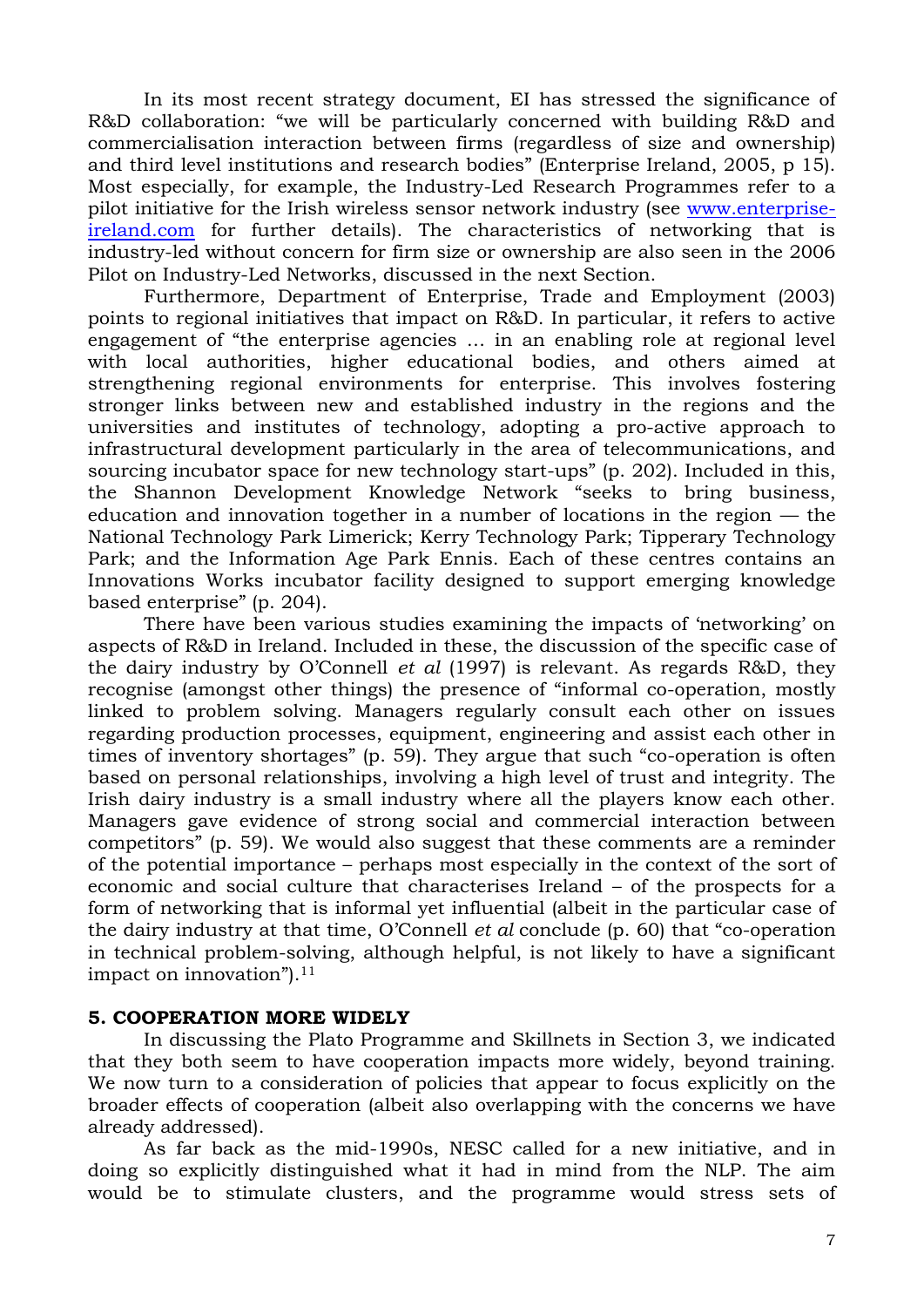cooperating firms. The idea was to "encourage the formation of networks of companies. Such networks could use their combined resources to strengthen their capabilities as sub-contactors, but the programme would not be limited to the field of sub-contracting. It would be applicable to companies regardless of who their final customers were, in both domestic and export markets" (NESC, 1996, p. 32).

Indeed, a Pilot Network Programme (PNP) was introduced in 1996. It appears that this was a mix of 'top-down' and 'bottom-up' approaches, enabling networks that were to some extent state as well as industry-led, but with a specific focus on neither. It required at least three firms in each network, and (unlike the 2006 Pilot) entailed a concern with *networking potential*, not exclusively *collaborative projects*. <sup>12</sup> "The PNP – involving 17 networks and a total of 31 SMEs … – aimed to encourage small firms to co-operate in activities they were unable to undertake individually due to their small scale. The objective of the PNP was to put in place some of the resources needed to facilitate and establish formal networks …, to help the networks devise joint solutions to common problems and to evaluate the results" (Heanue and Jacobsen, 2003, p.15). For NESC (1999), the "principle" of the policy "is that companies have access to the kind of resources which, operating alone, they do not have at their disposal. It enables SMEs to co-operate in a significant way in strategic activities such as marketing and product/process development" (p. 344).

The PNP ran for six months (Forfás, 2004). According to Jacobsen and Heanue (2003) there was no publication of its final assessment, although in earlier work they did find evidence of success amongst a network of furniture producers that developed under its influence (Heanue and Jacobson, 2002). Forfás (2004) asserts that the "main benefit" of networks resulting from the PNP was that they "enabled the companies involved to work together as a team in strategic development of new business opportunities" (p. 35). It also comments that an "internal evaluation" concluded that the PNP "had succeeded in all its objectives. The view was strongly expressed that a longer term national programme would nurture a strong networking culture in Ireland, leading to a more internationally competitive and innovative SME base." Notwithstanding our interest in this conclusion, we would query the appropriateness of an 'evaluation' being solely undertaken internally, given the potential 'internal bias' that might exist in such an approach.

A broader perspective on the impacts of networking is also suggested by certain activities of EI. These include its helping to create and develop the Irish Photonics Association. Apparently, EI "has sought to bring the major companies in the sector together" (Forfás, 2004, p. 66); it has facilitated the network by arranging meetings and providing venues. The Irish Photonics Association was established in 2002 with aims that include creating an environment "where we know each other and can help each other to develop the Irish Photonics sector" (p. 67). It is argued by Forfás (p. 42) that EI has "played a similar role … in other sectors."

Moreover, a broader perspective is certainly seen in yet another currently ongoing policy initiative: Department of Enterprise, Trade and Employment (2003, p. 185) reports support by InterTradeIreland for "networks designed to help businesses North and South to build strategic relationships and exchange market information so as to optimise the potential for all-island trade expansion and business co-operation."13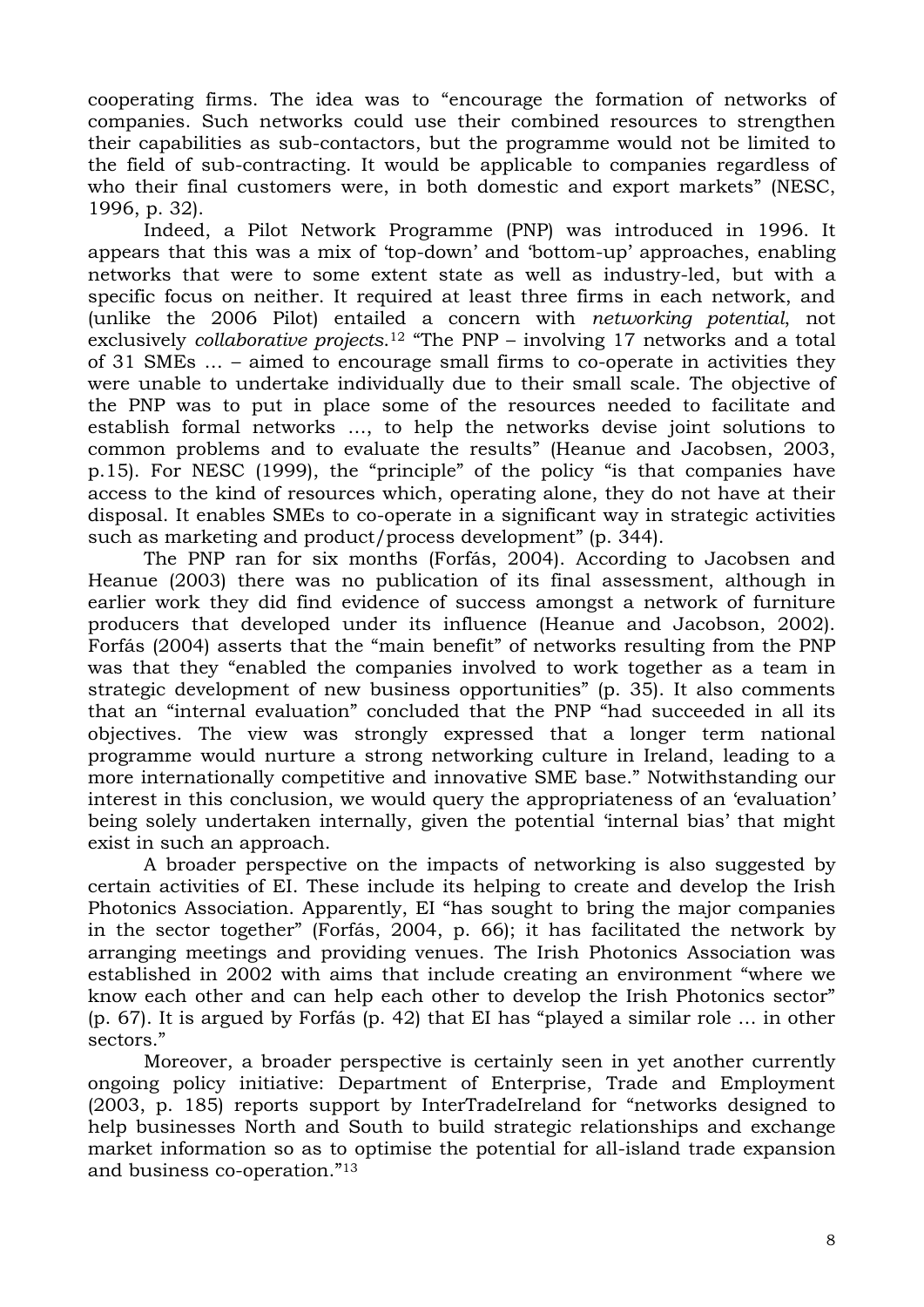Furthermore, a wider-ranging concern with the effects of networking is seen in the efforts of regional development agencies, notably Shannon Development. Forfás (2004) reports on Supply Network Shannon (SNS), whose formation in the late 1990s was stimulated by Shannon Development, which continues to play an active supporting role, alongside EI. SNS "is an open, sectoral network of engineering and electronics sub-supply companies located in the Shannon region" (*ibid*, p. 41). Reportedly it initially focused on "training and promotion" but it then moved on to a concern with "business issues such as supply chain management …., technical issues relevant to engineering and electrical manufacturers and ICT usage." Shannon Development has also initiated the European Digital Media Network and supported the Atlantic Technology Corridor, a network "initially started by a group of [TNCs] in the western seaboard area who were concerned with inadequacies in the region's economic and physical infrastructure" (*ibid*, p.40). The Atlantic Technology Corridor now also encompasses linkages with the University of Limerick, National University of Ireland Galway and other higher education institutions.

Nevertheless, in terms of national policy support for networking with wideranging effects, putting North-South issues to one side and focusing on initiatives that are squarely concentrated on the Republic, we conclude that the PNP is notable for its apparent success, brief lifespan and lack of successors. At least, that is, until 2006.

# **6. THE 2006 PILOT INITIATIVE**

In its 2004 report to Ireland's Minister for Enterprise, Trade and Employment, the influential Enterprise Strategy Group (2004, p. xiii) envisaged "a growing role for the private sector in driving initiatives through networks of companies with common interests. Strong enterprise-led networks are required that will establish the strategic agenda for their areas of activity… Increasing focus must be placed on supporting the emergence of such networks to inform the effective orientation and delivery of state supports." It argues that this would amount to a radical shift from the previous dominance of individual firm-oriented industrial policy, and appears to be motivated at least in part by perceived European Union restrictions.

In the press release accompanying publication of the report, the then Minister for Enterprise, Trade and Employment asserted: "coherent networks have not been a sufficiently strong feature of our enterprise landscape to date, despite the advantages that collaboration and co-operation offer. Making more supports available through business networks is likely to bring new strategic benefits and more efficient use of resources." As a consequence the government committed itself to a new pilot programme, which was duly launched in February 2006: the Pilot Initiative for Collaborative Projects from Industry-Led Networks. The key points of the Pilot can be summarised as follows:

- (1) The aim is "to support … groups of companies who wish to undertake a time limited collaborative project that has the potential to result in measurable benefits to the companies involved and to the wider economy."<sup>14</sup> The maximum project duration is 24 months.<sup>15</sup>
- (2) Specifically, the Pilot will support through grant aid up to 10 *network projects*, and in its early stage will provide *facilitation funding* so that "potential networks" might "identify suitable projects for collaboration."
- (3) It is necessary for a project to "involve activities that are additional to what is currently being carried out by the network and the individual companies."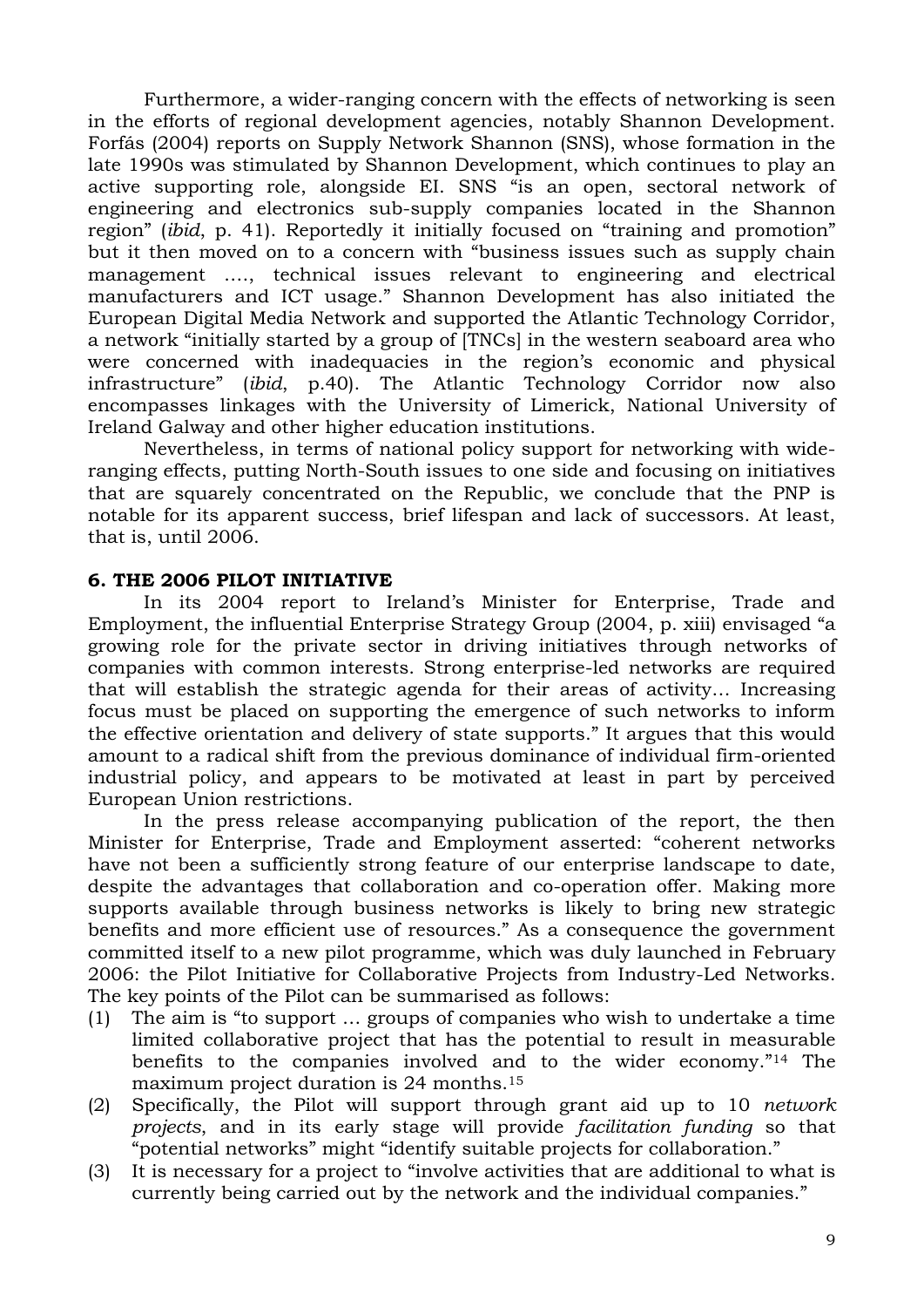- (4) Further, "only projects that are not suitable for existing supports will be considered"; most especially, projects for training or R&D are covered by other policies and are ineligible.<sup>16</sup>
- (5) Support is to be allocated through a competitive bidding process:
	- –Successful submissions for *facilitation* are eligible for 100% funding (of up to  $\epsilon$ 20,000).
	- –Successful submissions for a *project* are eligible for up to 50% of networking costs (of up to  $\epsilon$ 200,000); this support will only be for the project, not for administration of the network itself; the network's own contribution to project costs may be up to one half in cash, the remainder in kind.
- (6) Network projects "must include at least five companies who are clients of the development agencies."<sup>17</sup> Firm size and ownership is not an explicit concern; projects may encompass TNCs, SMEs, micro-firms, indigenous and foreign firms.
- (7) There is no particular concern with network form; an all-encompassing approach is adopted - networks can be virtual, vertical or any other form.
- (8) The Pilot focuses on networks that spread into the North of Ireland and that span "the extended value chain", for example encompassing academics and venture capitalists.
- (9) The aim is "to support collaborative projects that have been identified by companies as potential contributors to development and growth." Companies (and industry) are seen as the driver; this is seen as a 'bottom-up' and not a 'top-down', state driven approach (in contrast to PNP). The focus on collaboration is distinct from that of 'participation', with the latter seen to imply meetings at conferences, seminars, and other such events, without their leading to *projects*.
- (10) Specifically, projects might be supported under two categories:
	- (a) Category 1: support is because projects contribute to "achieving national economic development objectives", namely: "regional development"; "rural development"; "entrepreneurship"; "all island or cross border company/network initiatives"; "women in enterprise"
	- (b) Category 2: support is because projects contribute to "achieving joint company development objectives". In particular, this refers to "measurable business performance improvements for the network members" that might include: "sectoral/sub-sectoral development initiatives"; "supply-chain optimisation"; "developing scale of operations/realising economies of scale"; "exploring export market opportunities"; "virtual networks"; "projects that are not listed but will lead to increased economic performance (i.e. sales, exports, employment, productivity, competitiveness) in participating companies."
- (11) The scheme is to be operated, for state aid purposes, as aid under the *de minimis* rule.

It is worth noting that the aims and objectives reflected in point (10) clearly reflect the sorts of issues that underlay policy on linkages, training and R&D, but they also embrace wider ranging concerns. With respect to point (5), the 50% cofunding requirement for network projects is interesting. It is not clear to us why 50% rather than another amount – the partners' contribution under Skillnets is only 25% - and we would question if the effect might be to prevent some perhaps worthy enterprises or sectors from participating in the programme, because they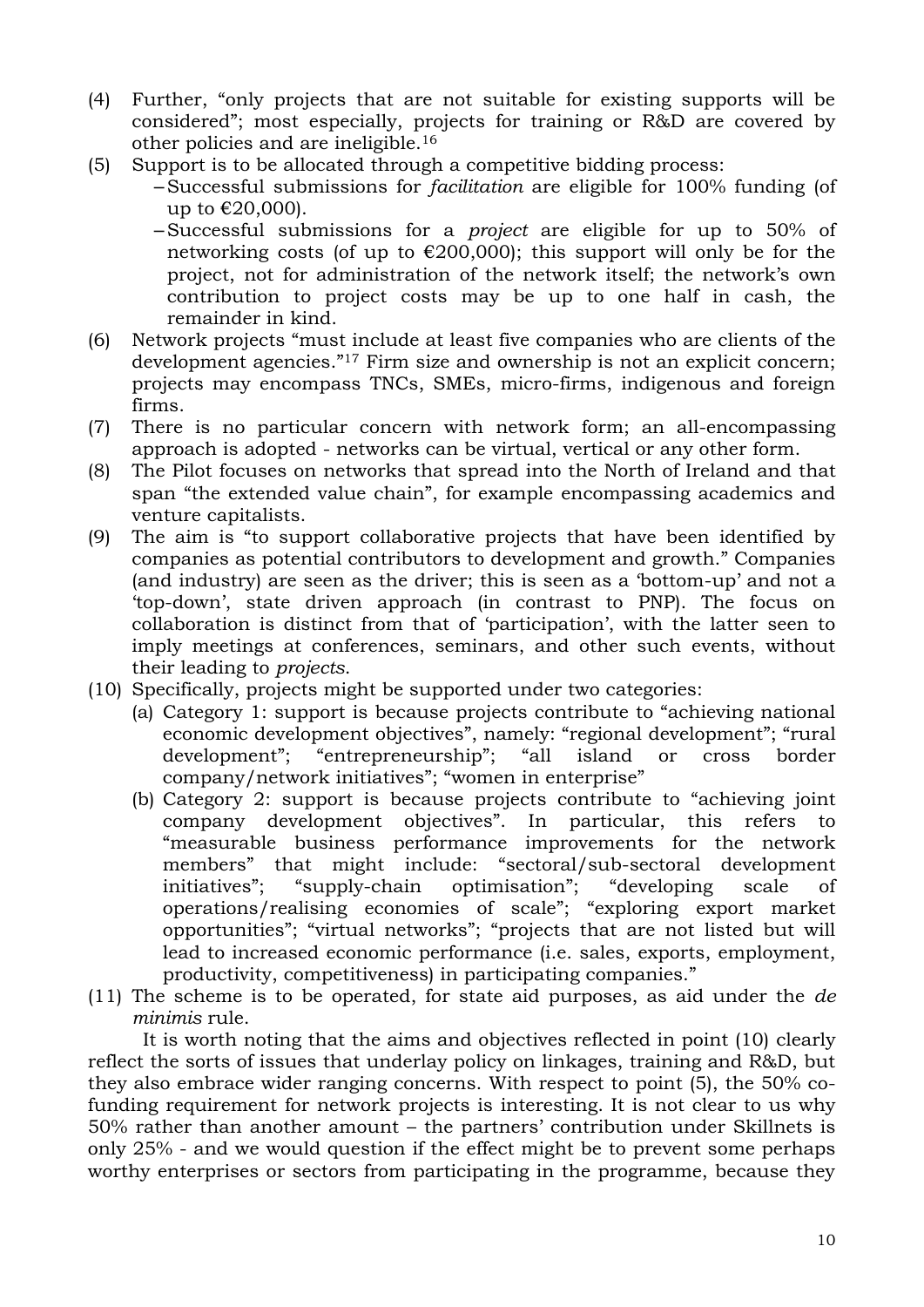cannot raise their half of the funding. The risk is what Wren (2005) refers to as Type I error.

It could be argued that the 50% requirement also indicates some form of targeting, in which case the success of the policy will be determined in part by the strategic decision-making process for choosing targets (on which see the discussion of various approaches to targeting in Cowling *et al* (1999)).<sup>18</sup> Consistent with the likes of Dewey (1927), we would simply query if that choice process is in fact in the public interest in Ireland; it is not clear to us that this issue has been in any sense 'independently' addressed and answered in the industrial policy context.<sup>19</sup>

A targeting query is also raised by point (6), the requirement that at least 5 companies in a project be development agency clients. Apparently, the selectivity approach described by Ruane (2001) for the NLP is alive and kicking. Whilst this approach might be practical and efficient, we would offer the reminder that it might yield closed environments, where the risk is stagnation. Indeed, in a different context, Lenihan *et al* (2005) argue that a "poor culture of evaluating industrial policy interventions" has tended to span policy-making and academic arenas in Ireland. Contemplating why this has been the case, one set of reasons is drawn from Ruane (2004), and they include; a "political tradition of 'clientfocus' which may bias against economic rationality" (Lenihan *et al*, 2005, p. 78). We suggest that evaluation of the Pilot would need to assess any bias from this favoured client tactic, which permeates the heart of the policy.

Furthermore, we would query the lack of discrimination as to network form, point (7). We argued earlier, in our discussion of Skillnets, that the existence of a spectrum of different network forms raises substantive issues for economic impact. In particular, the Pilot focuses on specific project outcomes, and it might be argued that if all that matters is those outcomes, network form is an irrelevant detail. However, and as we will explore in Section 6.2, there might also be wider public interest implications as a result of the networking that it is appropriate to evaluate. In that event, network form might be significant.

## **6.1 Project Evaluation**

Consistent with accepted good practice by development agencies, all projects deemed eligible for consideration for Pilot funding go through an internal evaluation process led by EI,<sup>20</sup> which has specified the project 'evaluation' criteria. These include, amongst others [\(www.enterprise-ireland.com/networks\)](http://www.enterprise-ireland.com/networks):

- (A) "The business/economic case for carrying out the project including justification of the network's need for financial assistance to support the project.
- (B) The expected impact of the proposed project on the participant companies' competitive position.
- (C) The ability of the project to achieve measurable economic improvements/benefits to the participant companies in terms of regional/social/sectoral development, sales, exports, employment, productivity, competitiveness.
- (D) How these benefits are additional to what is achievable through existing enterprise supports currently funded by the State.
- (E) Evidence that the project is additional to the existing activities of the network and its members."

Publishing these criteria is a refreshing and significant step forward, supporting the view of Lenihan *et al* (2005) that the evaluation culture in Ireland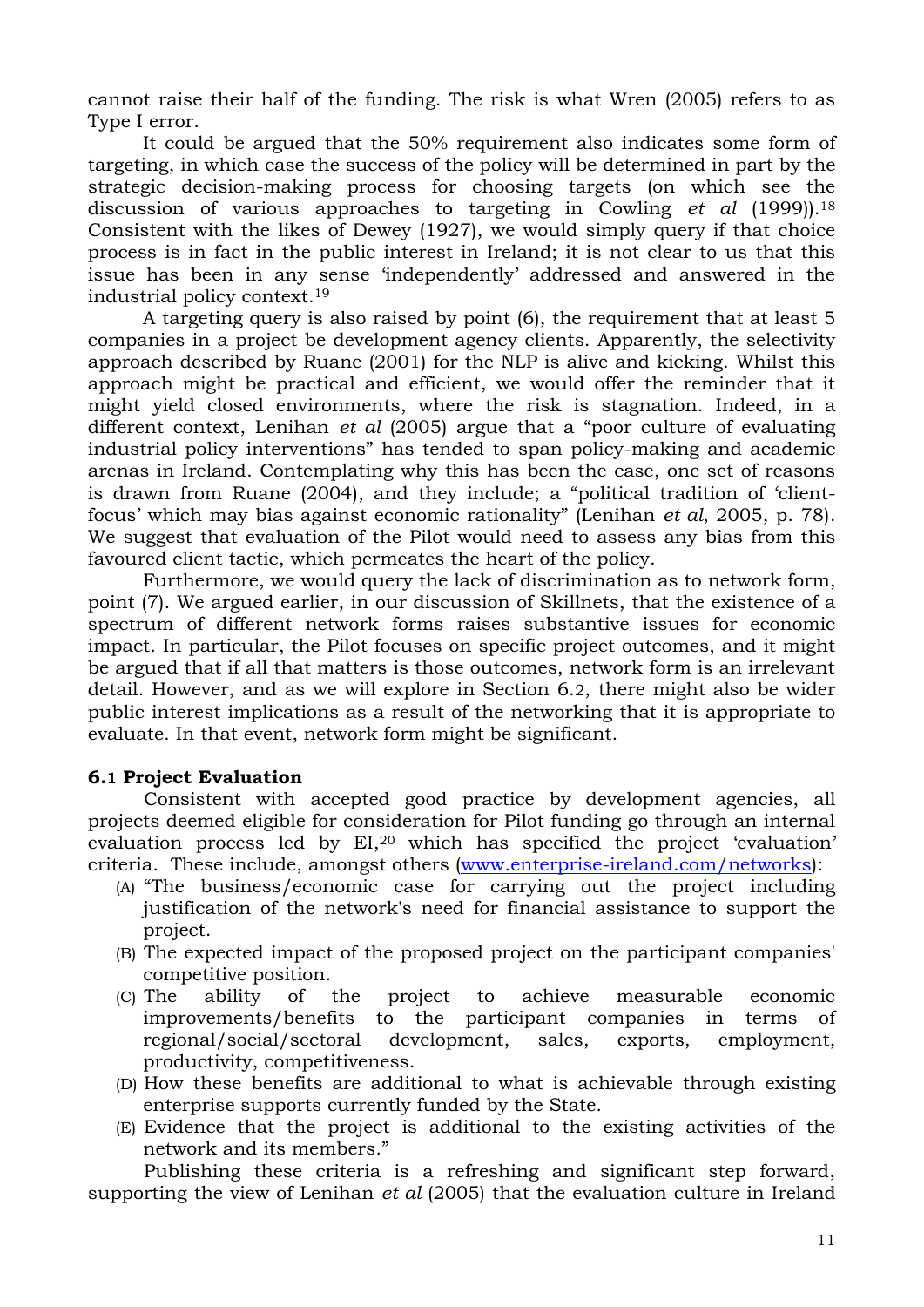is improving. More specifically, we welcome the fact that (A) addresses a key element of the 'market failure' argument: only projects needing financial assistance are considered for support (an approach that also aims to minimize deadweight spending). In a similar vein, we applaud that (D) and (E) encapsulate the concept of project 'additionality'.

However, having recognized these points and appreciating that the initiative is a *pilot*, we would observe that some of the criteria are vague and perhaps problematic for 'evaluation'. For example, it is unclear exactly what is meant by achieving "regional development" or "competitiveness". This makes their measurement (and therefore measurement of policy impact) extremely challenging, if not impossible. Consider also the focus on employment. Storey (2000) makes the point that "increasing employment" is less clear than providing a specific target, "such as increasing employment by 5 per cent over a 5 year period" (p. 177). We also note from point (10) of our policy summary that projects might be supported on the basis of their contribution to, for example, entrepreneurship and/or rural development, but these are omitted from EI's specified 'evaluation' criteria.

Further, (B) and (C) seem to require that claimed impacts on national economic development objectives must be viewed in terms of measurable effects on participant companies. We would respond to this apparent fusion of participant company effects and national development objectives with another note of caution. In their analysis of policy deadweight in Ireland, Lenihan and Hart (2004) draw on Stiglitz (1988) in considering a market failure rationale for industrial policy. They argue, for example, that policy is needed because of positive externalities in training and R&D, a market failure that implies social benefits exceed private benefits. This is the classic argument that an individual firm will undertake a sub-optimal amount of training and R&D because it will ignore the wider social benefits. The point of policy is thus to increase training and R&D beyond the private benefit. The Lenihan and Hart argument can be generalised to policy on business networking: it might be that the advantages (or indeed disadvantages) of networking for training, R&D, linkages and other performance concerns are felt beyond the companies participating in the network. Put another way, there are wider and in particular public interests. On this basis it might seem that the Pilot is restrictive, denying the rationale for policy provided by the market failure analysis of externalities. Perhaps there will be a failure to satisfy public interests.<sup>21</sup>

## **6.2 Prospects for the Way Forward: Policy Evaluation Issues**

It of course remains to be seen what the 2006 Pilot will bring in practice, but it does seem to represent a welcome seed-change in industrial policy: it promotes support for networking with wide-ranging effects to a centre-piece of national policy; it embodies the clear development of Ireland's evaluation culture It might also represent an important step along a development path that places especial stress on indigenous capability without dependence on external centres of strategic economic power.

It appears to us that Ireland's linkage programmes have been very much based on the strategic agenda and choices of TNCs, initially designed to link into those firms investing in Ireland and then more recently switching so as to link into global supply networks wherever core firms are located. Whilst it is in some sense reasonable to argue that the goal posts of linkage policy moved because of globalisation, necessitating this switch, at a fundamental level all that really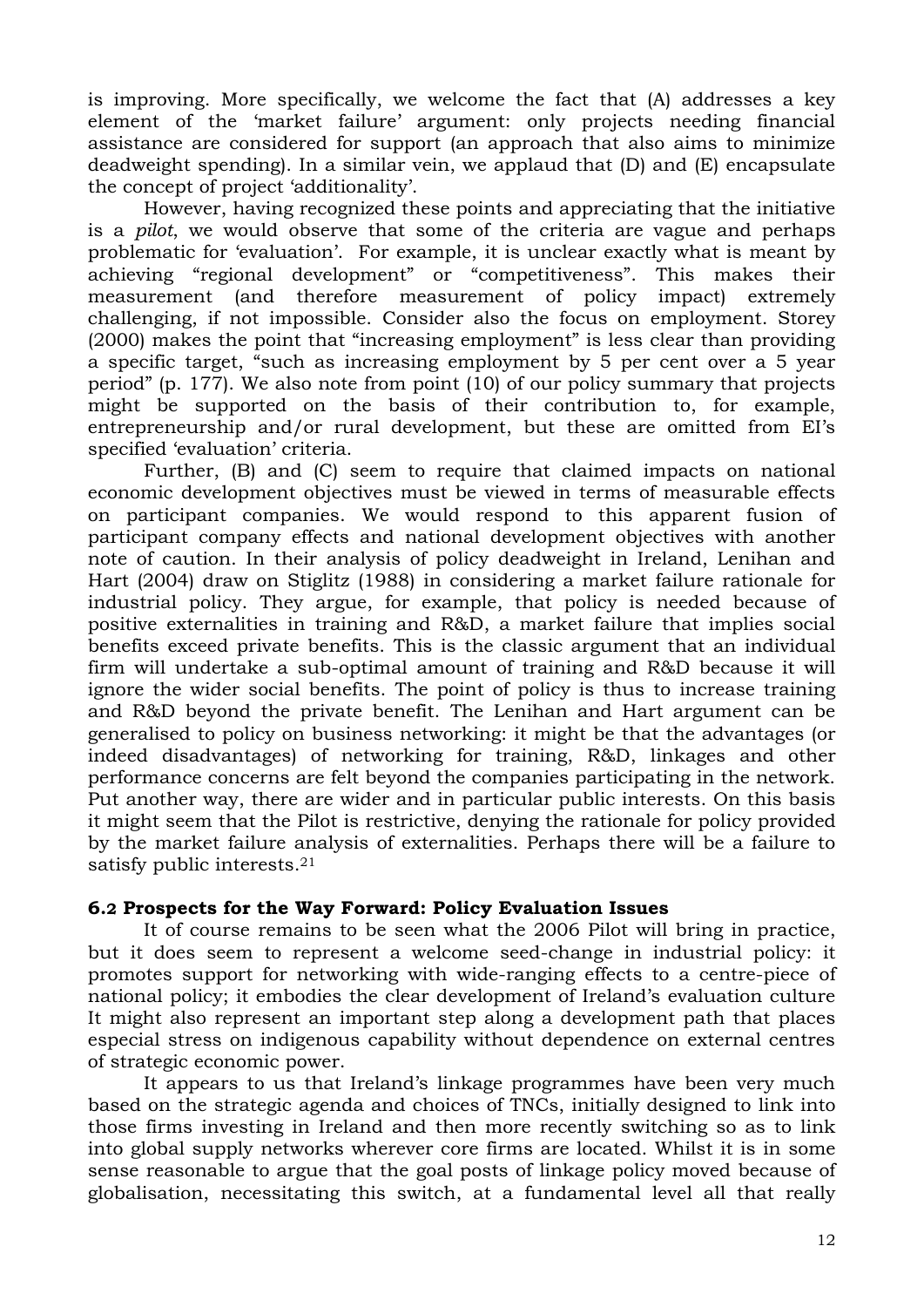happened is that, as the strategic choices of the TNCs altered, so too did the form of networking which they required. Fundamentally, nothing altered. Moreover, as has been suggested elsewhere, whilst playing to the economic development agenda of TNCs might bring some benefits, it is advisable to see such an approach as part of a dual economic strategy that also encompasses indigenous firms. Most especially, it might be appropriate to embrace the identification and pursuit of an economic agenda that is democratically determined by all of those with an interest in the economy (Cowling and Sugden, 1998; Sugden and Wilson, 2002). This would likely point towards a special stress on indigenous development potential regardless of inward investors. Arguably, such a purpose has underlain (at least some aspects of the) policy initiatives focused on training and R&D networks. Even so, the 2006 Pilot might suggest a coherent and significant move further down a development path focused on indigenous capability without dependence on large foreign corporations or indeed any other external centre of strategic economic power. Given the Pilot's seeming disregard for firm size and ownership, however, that is unclear; whether or not it turns out to be the case might be determined by rigorous evaluation of the policy, not only in its Pilot phase but also subsequently.

Over the last few years awareness of the necessity for appropriate policy evaluation has increased in Ireland, and it might seem that the Pilot's stress on measurable, additional impacts from networking projects is consistent with that need. However, we would urge that it is not sufficient to 'evaluate' at the individual project level; the actual scheme also needs to be evaluated. Indeed, it would appear that some such evaluation is being contemplated, although we have no way of knowing in exactly what form. Despite that, and even if there has been serious consideration of 'how' to evaluate the Pilot, we feel that the following comments might still prove informative.

Before considering *ex-post* concerns we refer to some aspects of *ex-ante* evaluation (Roper *et al*, 2004). At the time of writing, we have no way of knowing with certainty whether or not an *ex-ante* evaluation of the Pilot scheme has taken place. Our distinct impression, however, is that it has not: it appears that a recommendation for business networking came from the Enterprise Strategy Group (2004), it was accepted by the then Minister and EI were tasked with the administration and implementation of the Pilot, with input from the Department of Enterprise Trade and Employment.<sup>22</sup> If this impression is correct, and as with all such industrial policy interventions, we would suggest that it would have been more appropriate to have invested greater effort in an *ex-ante* evaluation ever before any public funding was committed; after all and as highlighted by ESRI (1997, p. xv), "the opportunity cost of public funds is high."

In the case of the Pilot it might be argued that opportunity still exists to delve more deeply into *ex-ante* evaluation issues before more funding is committed, precisely because it is a *pilot*, and if that were to happen we would recommend a more clear specification not only of the objectives for actual projects, but also for the overall scheme. We would point again to the work of Storey (2000), who argues that "a fundamental principle of evaluation is that it must first specify the objectives of policy" (p. 177).

More widely, if evaluation means rigorous assessment of policy against aims and objectives, then we would urge that it must take place continuously, throughout the policy process, from design through implementation to final outcome and *ex post* reflection.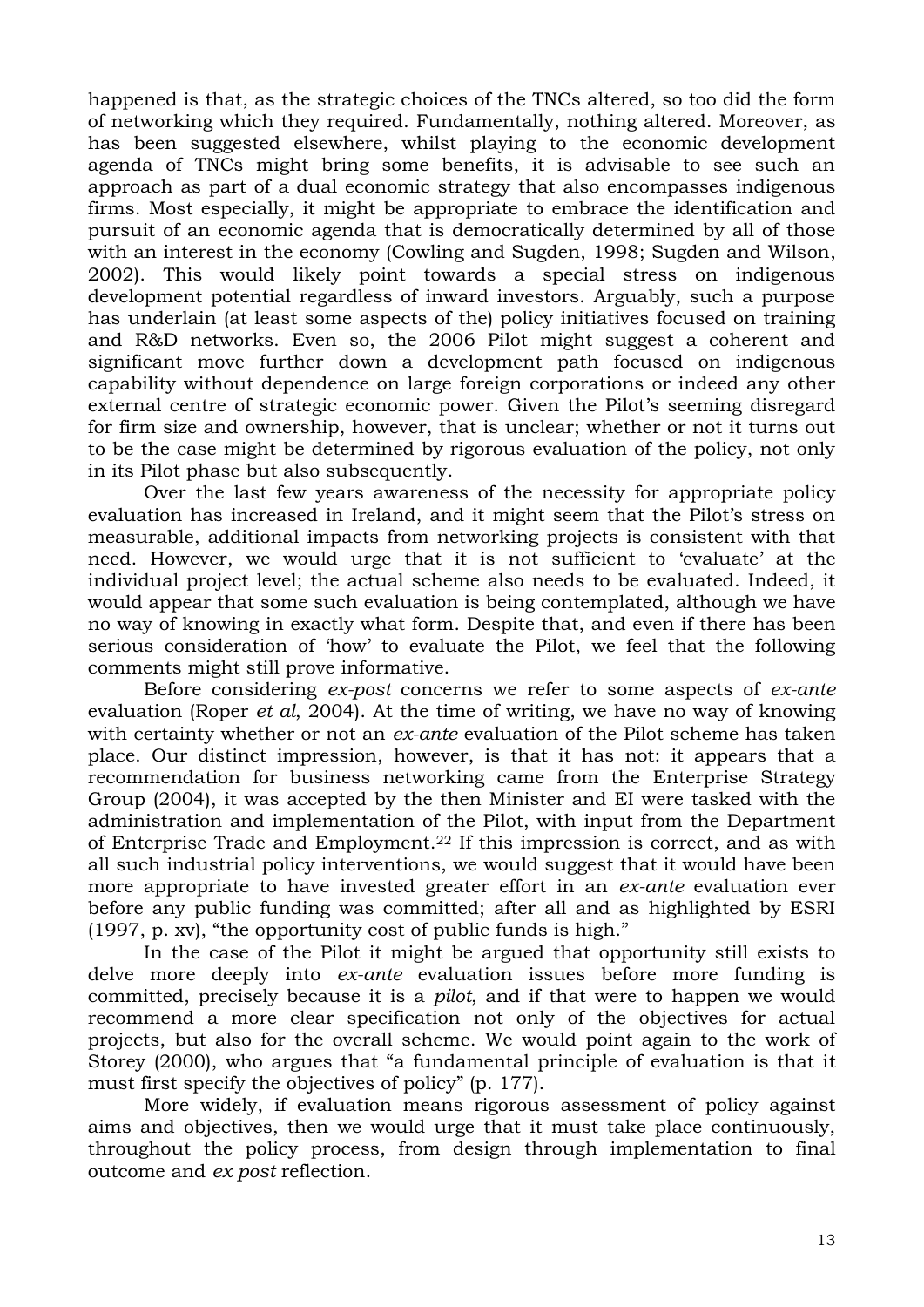There appears to be a genuine concern amongst Irish policymakers to engage in policy evaluation. The challenge, as always, is 'how to evaluate' (choice of method). As Lenihan and Hart (2004) argue, "carrying out a full-scale longitudinal set of case studies, control group analysis, selection and assistance modelling, and predictive modelling are methodological *minimum standards* now becoming embedded within much of the evaluation work on industrial policy in Ireland and the rest of the European Union" (our emphasis, p. 836). We would also advocate, however, the importance of embracing and looking to *best-practice international studies* as regards appropriate evaluation methodologies, including *ex-post* evaluation methodologies. As outlined by Lenihan *et al* (2005) "increasingly, best practice in evaluation research is pointing towards the use of econometric treatment models … which account for 'selection' and 'assistance' effects" (p. 80). Further, Lenihan *et al* allude to the fact that a combination of quantitative and qualitative perspectives is perhaps optimal in an evaluation methodology. Finally, their study points to the work of, amongst others, Georghiou (2004a), who focuses on the notion of "behavioural additionality'. According to Lenihan *et al* (*ibid*, p. 81), "the idea here is that upon receipt of financial assistance ... firms may employ a different strategy and hence firm's behaviour may be affected *vis-à-vis* what was the case prior to government intervention." One can only begin to imagine the significant changes in individual firm behaviour that might result from a network of firms coming together to work on a project brought about because of government support. We would recommend that serious consideration be given by policymakers to including measures of behavioural additionality in any proposed *ex-post* evaluation framework of the 2006 Pilot.

Furthermore, a feature of our comments has been a concern with the public interest, and in line with that we would advocate as *one* of the dimensions of an evaluation process a focus on what we term 'public interest evaluation' (PIE), the general purpose of which would be to assess the extent to which public interests are served by a particular policy. Part of the idea is that whilst the Pilot is focused on (to some extent) measurable benefits to participating enterprises from networking projects, it might nevertheless also be deemed desirable not to ignore other effects on wider publics, for example: on consumers who might face firms with increased market power as a result of the cooperation fostered and facilitated by the network; on consumers who might gain from lower prices associated with economies of scale resulting from networking activities; on citizens who experience congestion or other environmental impacts (positive or negative) as a result of the increased 'success' of network participants.<sup>23</sup> Whilst there would appear to be clear indications that the design of the Pilot was cognisant of certain market power concerns, our impression is that, overall, explicit and systematic consideration of public interests in any policy evaluation to date has not yet been concentrated upon.<sup>24</sup> Rather, the essential concern with the Pilot appears to be to measure economic deliverables as defined by the network participants in line with project objectives.

Precisely what PIE would necessitate is something that must await further research into suitable methodologies. For now we would note that it entails a dynamic evaluation according to the public interest criteria throughout the policy process, from design through implementation to final outcome and *ex post* reflection. The challenge is fourfold: to identify relevant publics<sup>25</sup>; to determine the interests of those publics; to translate those public interests into measurable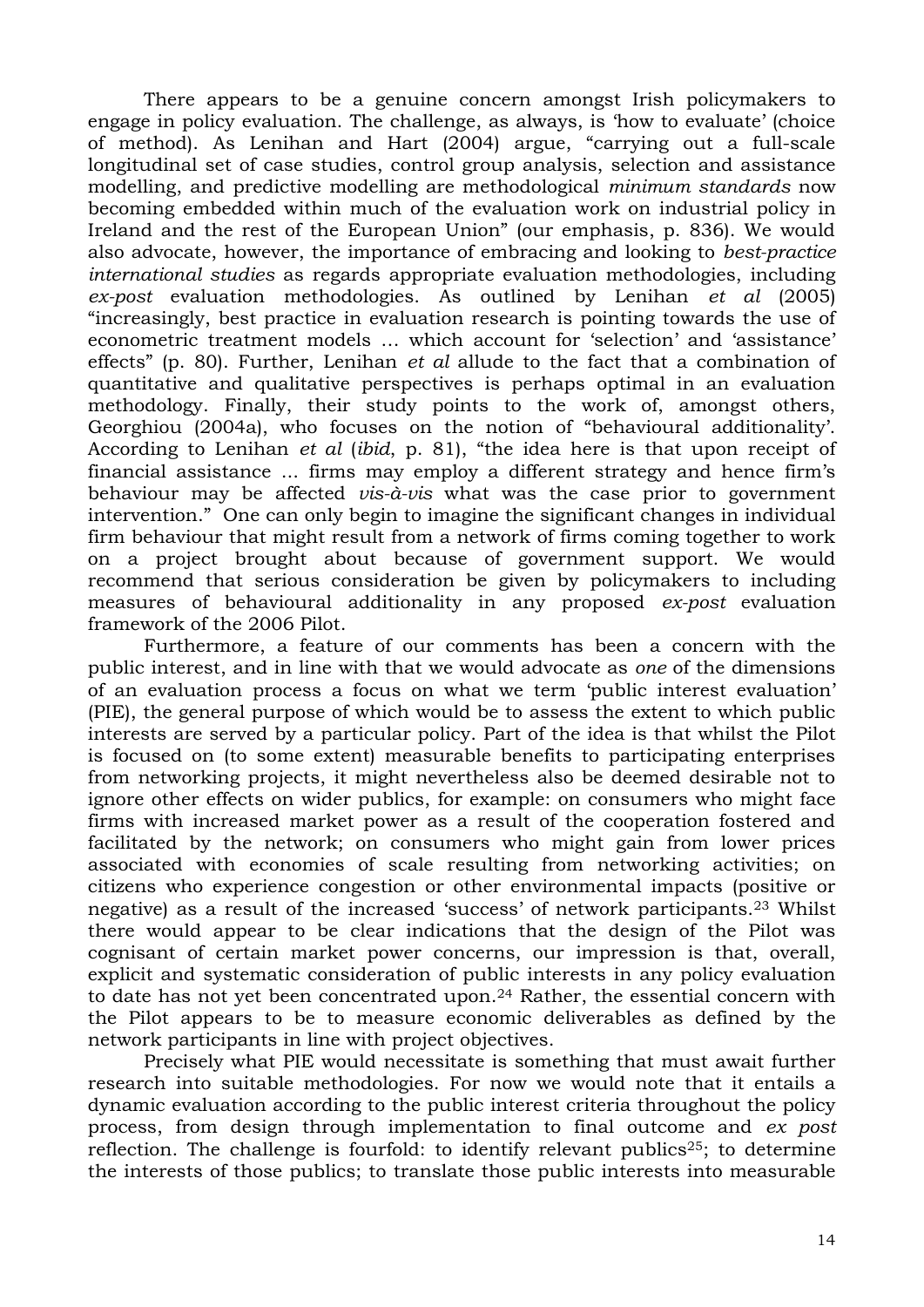effects; to elucidate methodologies for evaluating the degree to which those public interests are impacted by a particular networking policy.

Our general appeal to a notion of public interest is in line with Branston *et al* (2006). They propose a search for policies that highlight outcomes which reflect public and not merely private interests. In doing so they draw on Long (1990), who views the public interest as a standard, agreed upon by a public and against which actions can be reasonably assessed. According to him, "by arriving at some consensus, a moving one, we agree on what is important both for policy and research and the latter becomes a more purposive, disciplined, cooperative endeavour as opposed to a matter of fad, fashion, and funding. For public administration and political science, the appropriate standard of evaluation would appear to be the public interest" (pp. 170-171). Because Branston *et al* (2006) are concerned with inclusive rather than exclusive economic processes, they endorse the public interest as "also an appropriate standard for much of economics."

On the issue of identifying publics with an interest in business networking, two categories can be specified: first, public interests 'within' the network, amongst its participants; second, public interests 'outside' the network, amongst those not its participants. Consider, for example, a network of direction in which core firms determine overall strategy and other firms play periphery roles: as we reported in Section 3, this is the sort of organisation sometimes seen in global supply networks. The periphery firms have an interest in the strategic choices of the core; they are a public. Further, consumers or citizens outside the network are also publics, with corresponding interests. We would see the challenge of identifying publics outside the network as especially problematic.

As for the determination of the precise interests of a public, we recognise that, ideally, what is in issue is democratic interests. Again this is in line with Branston *et al* (2006). In endorsing a public interest criteria, they add to Long by considering the determination of the public interest. In particular, they "argue for the agreed upon, evolving concerns that are the public interest … to be determined democratically." The essential reason is that the identification of a public interest is a strategic concern for that public; the identification needs to be made by a democratic process encompassing all interested parties, otherwise exclusive interests might impose their own preferences, despite the wishes of others. Following Bailey *et al* (2006), this would seem to suggest that the PIE necessitates evaluation according to the degree to which policies serve the *democratically* determined public interest (although in reality, when analysing a particular circumstance the precise specification of the democratically determined public interest is likely to be unknown, and it will need to be in some way approximated as part of the evaluation process).

The elucidation of methodologies for evaluating the degree to which public interests are impacted by a particular networking policy would draw heavily on current international best practice in the mainstream evaluation literature. We have discussed some aspects of this at various points in this chapter, and will not repeat those discussions here. Suffice to note that we would again stress the significance of additionality. Indeed, drawing on Georghiou's (2004b) discussion, we define 'public interest additionality' as a specific form of output additionality, namely: the sum of public interests that would not have been achieved without the support of the policy. Moreover, in general this would include an aspect of behavioural additionality, because there is a public interest in certain forms of behaviour; most notably and in line with our comments on the determination of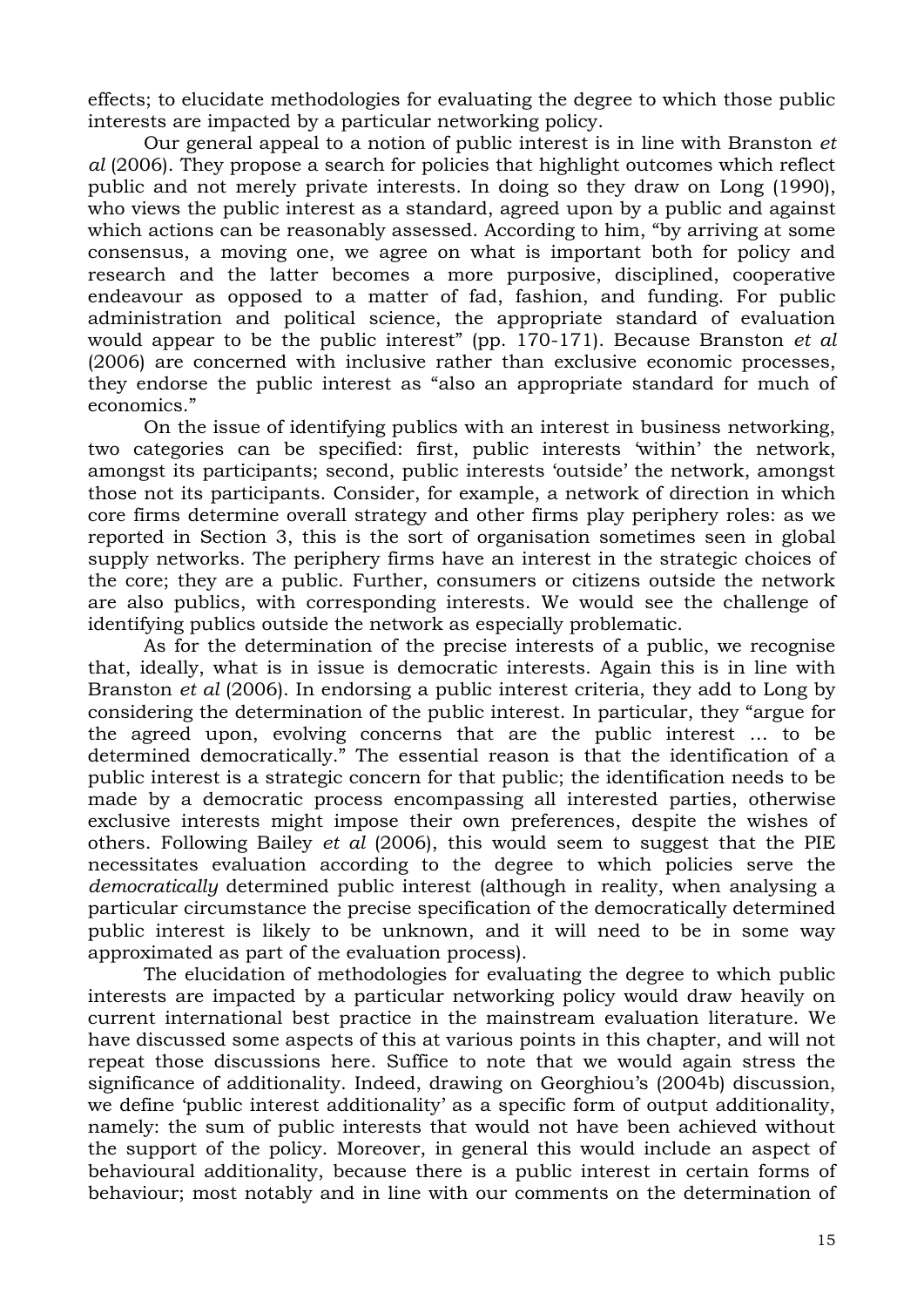public interests, there is a public interest in democratic behaviour. Furthermore, we would emphasise that there are important lessons to be learned from evaluations in regional and urban policy that go beyond economic issues narrowly conceived, encompassing social and political impacts. This is shown, for example, by the discussion of community economic development initiatives in Armstrong *et a*l (2002) and Armstrong and Wells (2006). Evaluation of such polices has included a concern with clear and precise quantitative and qualitative measures of the interests of wide-ranging groups. This encompasses the identification of interests and democratic processes, issues that we consider pertinent to an evaluation of policies on business networking in general, and to Ireland's Pilot Initiative for Collaborative Projects from Industry-Led Networks in particular.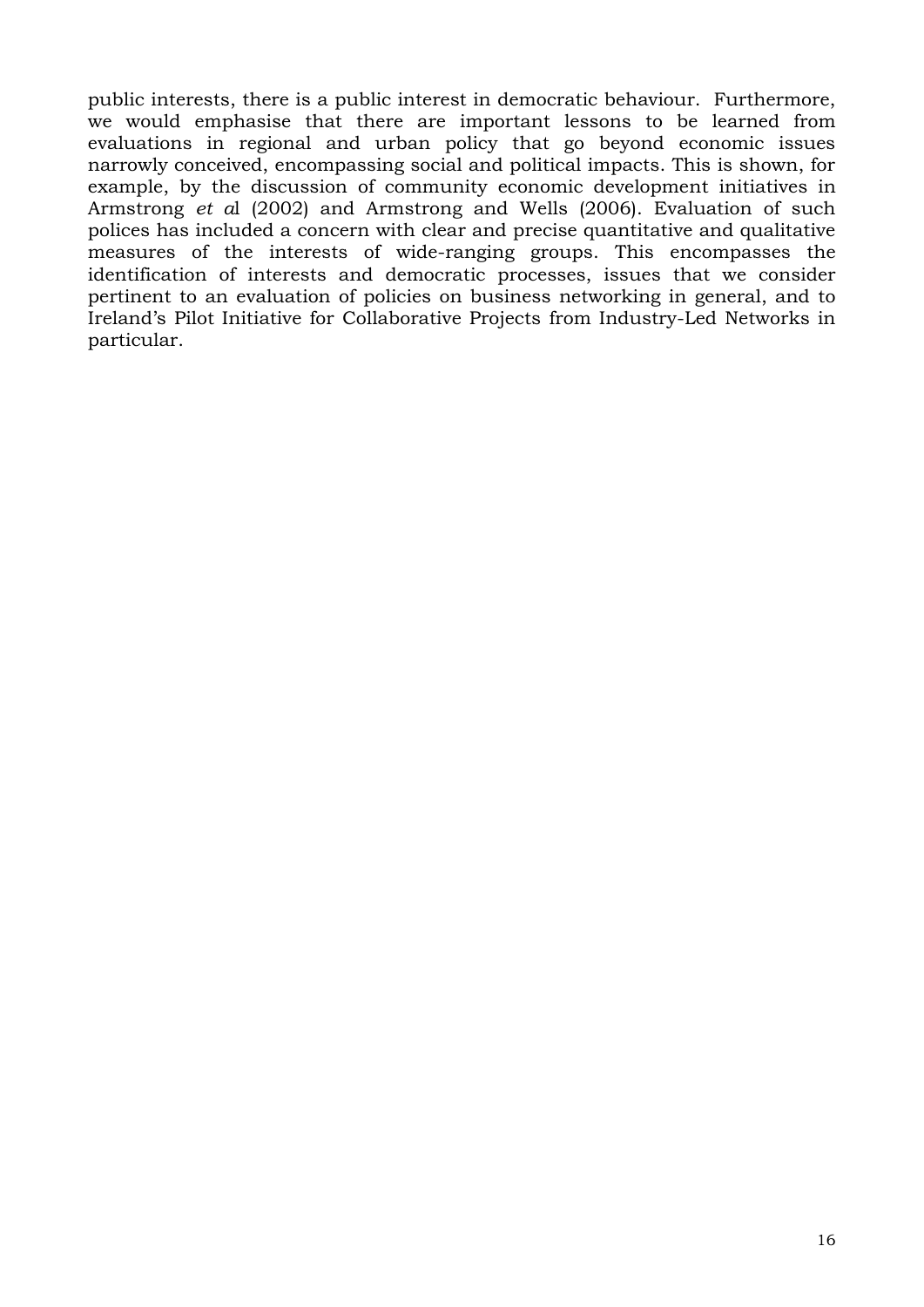#### **ENDNOTES**

<u>.</u>

<sup>1</sup> For more detail and further comment on Irish policy on business networking, see Lenihan and Sugden (2006).

<sup>2</sup> The inward investor is the 'hub', which has bilateral relations with each of several sub-contractors, linked to the hub via a 'spoke'.

<sup>3</sup> UNECE/EBRD (2001) reports that there was also a focus on engineering and, over more recent years, healthcare.

<sup>4</sup> Consider also the Regional Markets/International Partnerships Programme. According to NESC (1996), it was focused on increasing exports to selected European regions through creating international production and trade relations between firms from Ireland and those regions, although NESC also argues that it resulted in "linkages … in relation to other aspects of development." Examples are said to include: Italian design input to Irish knitwear companies; Italian technology being used in the Irish textile industry.

<sup>5</sup> *Dáil Éireann*, Volume 372 - 05 May, 1987: Written Answers. - National Linkage Programme, Minister for Industry and Commerce (Mr. Reynolds)**.**

<sup>6</sup> This experience is consistent with the more general case for Irish industrial policy evaluation (Lenihan *et al*, 2005).

<sup>7</sup> It appears that Chambers have more recently withdrawn their involvement, at least in some instances.

<sup>8</sup> [www.skillnets.com,](http://www.skillnets.com/) accessed on 10th March 2006.

<sup>9</sup> *Ibid*.

<sup>10</sup> The term 'third level sector' refers to higher education institutions, including Universities.

<sup>11</sup> See also Callanan's (2000) assessment of personal networks - including international networks - as an apparently crucial positive influence on the activities and success of the Shannon Free Airport Development Company.

<sup>12</sup> There are recent informal indications that when a group of firms is requested to specify a collaborative project, as opposed to merely forming or maintaining a network, then they tend to encounter problems.

<sup>13</sup> This is a policy that needs to be understood in the context of political changes on the island of Ireland, but our concern in this paper is restricted to more narrowly economic issues. For discussion of business linkages on the island of Ireland, including evidence, see InterTradeIreland (2004, 2005).

<sup>14</sup> The quotes in this description are all from [www.enterprise](http://www.enterprise-ireland.com/networks)[ireland.com/networks,](http://www.enterprise-ireland.com/networks) accessed on 17th April 2004.

<sup>15</sup> It appears that networks are seen as coming together to carry out a project, dissolving, and then perhaps coming together subsequently for another project.

<sup>16</sup> To police any duplication with other policy initiatives, it appears that an informal approach is used (for example, telephone calls to other development agencies).

 $17$  In the two approved projects made from the first call for proposals (deadline  $3<sup>rd</sup>$ March 2006), it would seem that all firms are agency clients.

<sup>18</sup> Cowling *et al* (1999) question the suitability of targeting processes that are not open and democratic, which is to say that, following the analysis of Branston *et al* (2006), they advocate targeting that is in the public interest.

<sup>19</sup> For Dewey (1927), if the consequences of an act are essentially confined to the persons directly engaged in it, the act is private. However, if the consequences are felt more widely then "the act acquires a public capacity" (p. 244), the public being those who are "indirectly and seriously affected for good or for evil" by the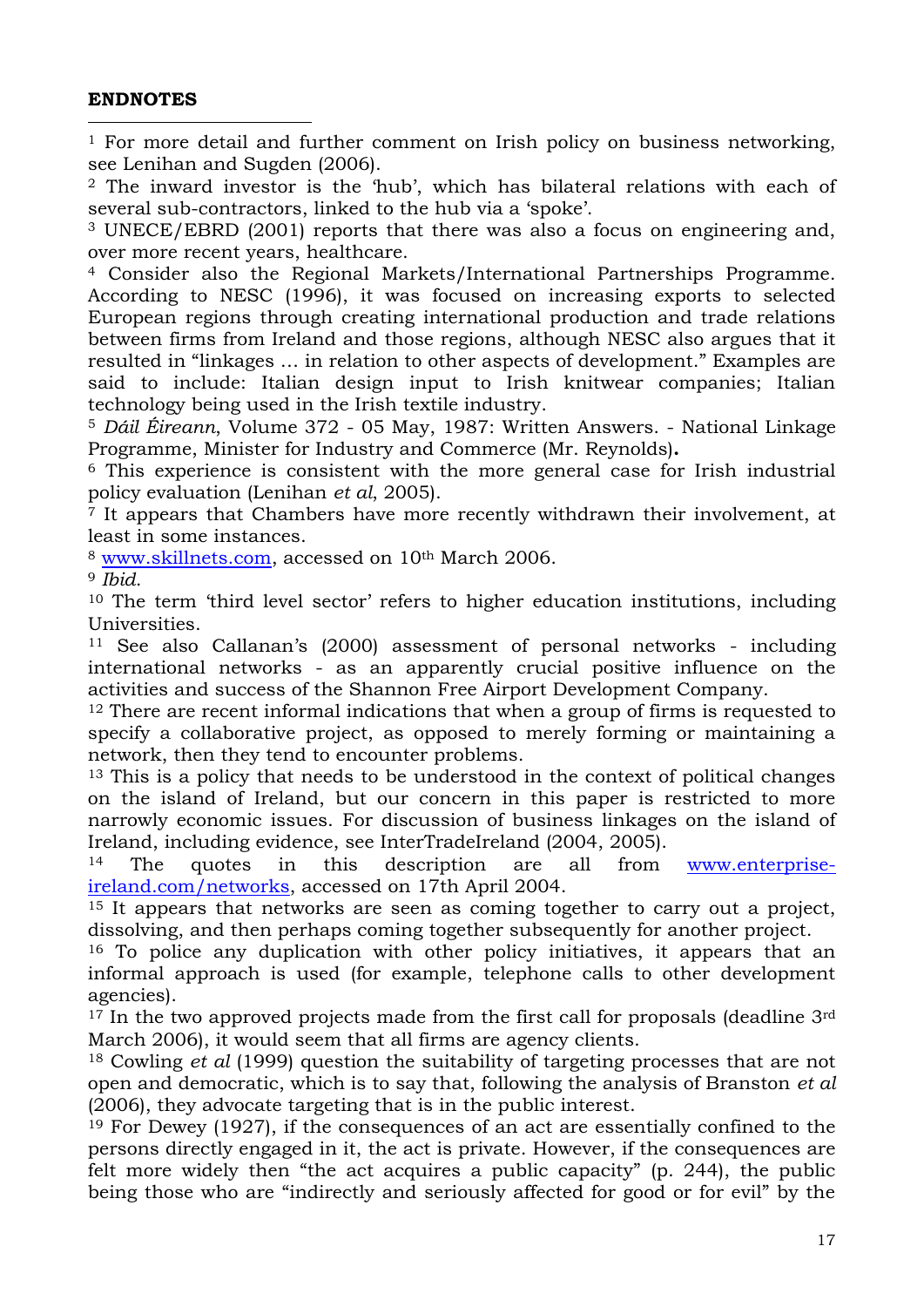act (p. 257). Drawing on Dewey, Long (1990) sees a public's shared concern with consequences of private parties' actions as a public interest.

<u>.</u>

<sup>20</sup> The process includes an independent assessor from the private sector 'evaluating' and ranking each project; we welcome this feature as it is likely to introduce additional objectivity.

<sup>21</sup> This is not to say that the public interest is reducible to merely market forces.

<sup>22</sup> The policy design does not appear to have been based on substantial international evidence/experience (albeit there are indications that some evidence may have been drawn from Denmark and, to a lesser extent, Canada and Australia).

<sup>23</sup> Again we would emphasise: despite these examples, the Deweyan framework we are following does not reduce the public interest to simply market externalities.

<sup>24</sup> There are indications of awareness that some public interests might effectively be considered through other policy agencies; for example, that if successful networks increase their economic activity and thereby require expanded premises, certain environmental externalities will be addressed in planning processes.

<sup>25</sup> The scale of the challenge is suggested by Dewey's (1927) discussion of publics not being aware of their own existence.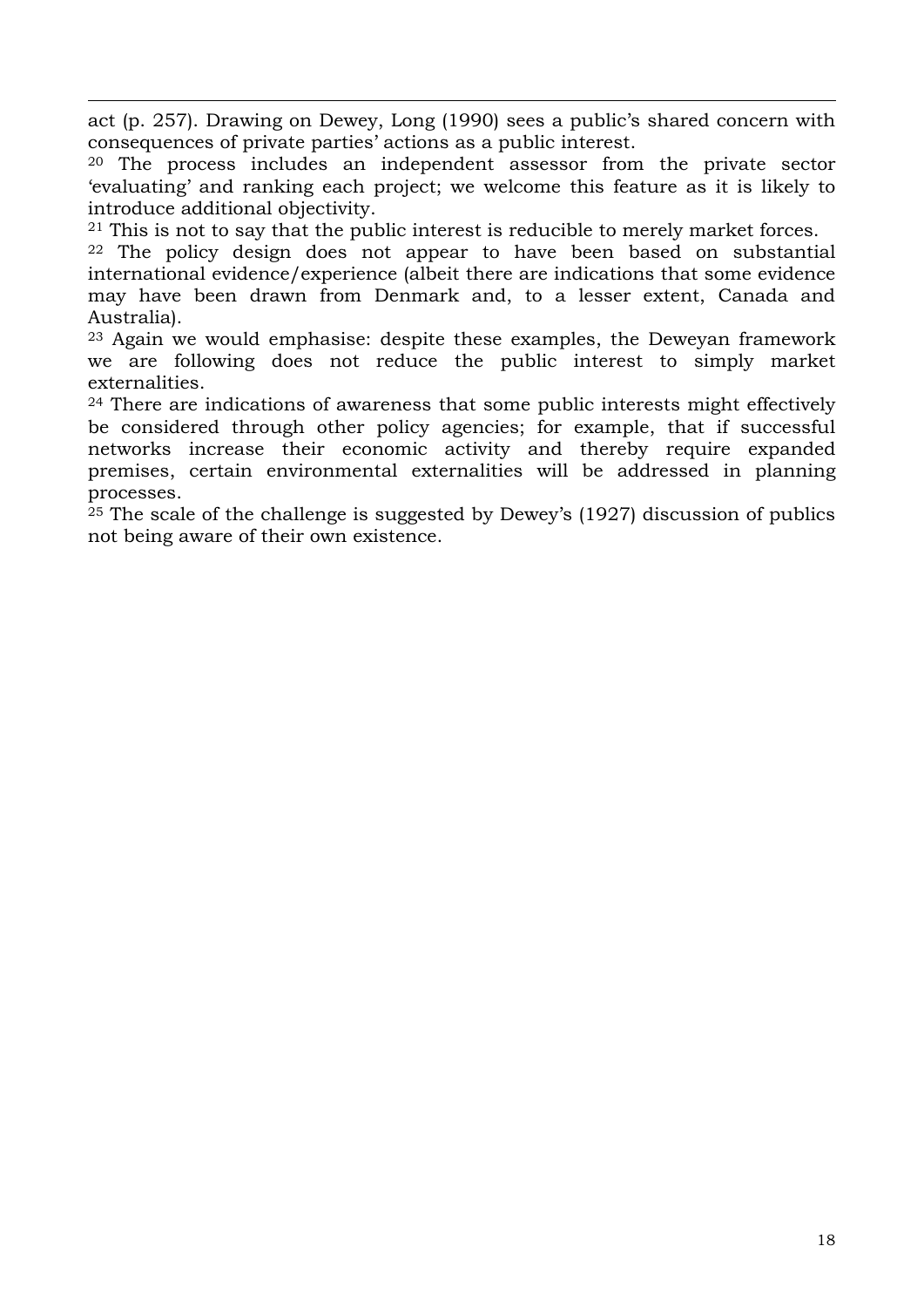#### **REFERENCES**

- Armstrong, H W, Kehrer, B, Wells, P and Wood, A M (2002) "The Evaluation of Community Economic Development Initiatives", *Urban Studies*, 39(3), 457- 481.
- Armstrong, H W and Wells, P (2006) "Structural Funds and the Evaluation of Community Economic Development Initiatives in the UK: A Critical Perspective", *Regional Studies*, 40(2), 259-272.
- Bailey, D, De Propris, L, Sugden R and Wilson, J R (2006, forthcoming) "Public Policy for Economic Competitiveness: An Analytical Framework and a Research Agenda", *International Review of Applied Economics.*
- Branston, J. R., Cowling, K. and Sugden, R. (2006, forthcoming) "Corporate Governance and the Public Interest", *International Review of Applied Economics*.
- Callanan, B (2000) *Ireland's Shannon Story. Leaders, Visions and Networks – A Case Study of Local and Regional Development*, Dublin: Irish Academic Press.
- Cowling, K, Oughton, C and Sugden, R (1999) "A Reorientation of Industrial Policy? Horizontal Policies and Targeting", in: Cowling, K (Ed) *Industrial Policy in Europe: Theoretical Perspectives and Practical Proposals*, London: Routledge.
- Cowling, K and Sugden, R (1999) "The Wealth of Localities, Regions and Nations; Developing Multinational Economies", *New Political Economy*, 4 (3), 361- 378.
- Department of Enterprise, Trade and Employment (2003), Review of Industrial Performance and Policy 2003, Dublin: Stationery Office.
- Dewey, J (1927) *The Public and Its Problems*, Denver, CO: Holt.
- ESRI (1997) *EU Structural Funds in Ireland, A Mid-Term Evaluation of the CSF 1994-1999*, Policy Research Series, Number 31, July, Dublin: The Economic and Social research Institute.
- Enterprise Ireland (2004) *Enterprise Ireland Calendar of Events 2004*, Dublin: Enterprise Ireland.
- Enterprise Strategy Group (2004) Ahead of the Curve: Ireland's Place in the Global Economy, Dublin: Forfás, available at: [www.forfás.ie](http://www.forfás.ie/)
- Enterprise Ireland (2005) *Transforming Irish Industry. Enterprise Ireland Strategy 2005-2007*, Dublin: Enterprise Ireland.

Forfás (2002,) *Entrepreneurship in Ireland*: Goodbody Economic Consultants. Forfás.

http://www.forfas.ie/ncc/pdfs/09\_Entrepreneurship\_In\_Ireland\_FINAL.pdf Forfás (2004) *Innovation Networks*, Dublin: Forfás

- Georghiou L (2004a) "Evaluation of Behavioural Additionality. Concept Paper", in: *Proceedings of Conference on Research and the Knowledge Based Society – Measuring the Link, European Conference on Good Practice in Evaluation and Indicators*, NUI Galway, May.
- Georghiou L (2004b) "Evaluation of Behavioural Additionality. Concept Paper", in: Georghiou L, Clarysse, B, Steurs, G, Bilsen, V and Larosse, J (Eds) "'Making the Difference'. The Evaluation of 'Behavioural Additionality of R&D Subsidies", IWT Studies Number 48, Brussels: IWT-Observatory.
- Heanue, K., and Jacobson, D (2002) "Organizational Proximity and Institutional Learning: The Evolution of a Spatially Dispersed Network in the Irish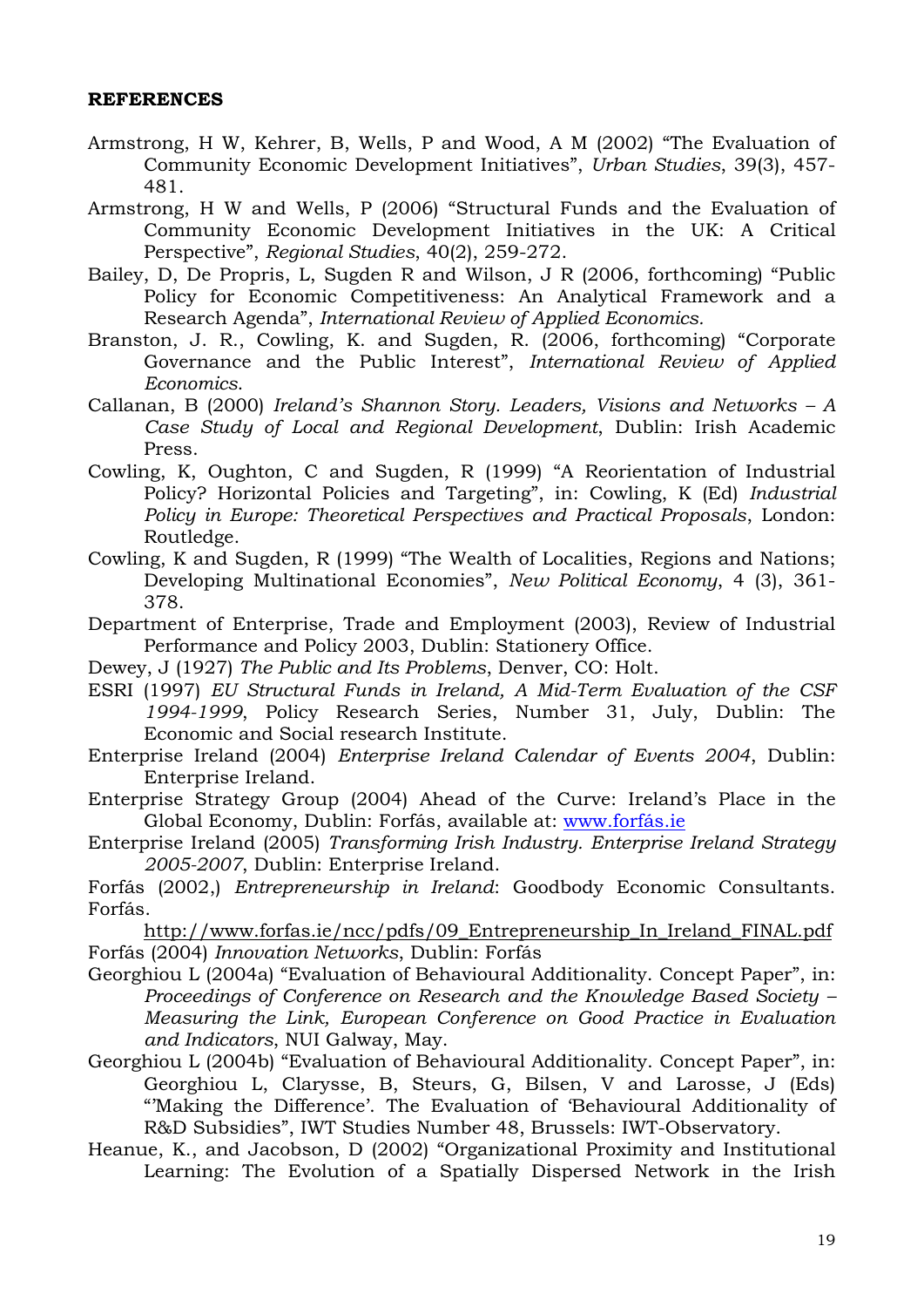Furniture Industry", *International Studies of Management & Organization*, 31(4), 56-72.

- Heanue, K., and Jacobsen, D (2003) "Low-tech Policy", *PILOT*-Newsletter 1, May, Dublin: DCU Business School, Dublin City University, 9-18.
- InterTradeIreland (2004) *Annual Review of Activities*, Dublin: InterTrade Ireland, http://www.intertradeireland.com/index.cfm/area/information/page/Ann ualReport
- InterTradeIreland (2005) *Entrepreneurship on the Island of Ireland in 2004*, Dublin: InterTrade Ireland,

[http://www.intertradeireland.com/module.cfm/opt/29/area/Publications/](http://www.intertradeireland.com/module.cfm/opt/29/area/Publications/page/Publications/) [page/Publications/](http://www.intertradeireland.com/module.cfm/opt/29/area/Publications/page/Publications/)

InterTradeIreland (2005) *Survey of Business Links on the Island of Ireland*, Dublin: InterTrade Ireland,

http://www.intertradeireland.com/module.cfm/opt/29/area/Publications/ page/Publications/

- Kennedy, K A (1991) "Linkages and Overseas Industry", in: Foley, A and McAleese, D (Eds) *Overseas Industries in Ireland*, Dublin: Gill and Macmillan, 82-105.
- Lenihan, H and Hart, M (2004) "The Use of Counterfactual Scenarios as a Means to Assess Policy Deadweight: An Irish Case Study", *Environment and Planning C: Government and Policy*, 22, 817-839
- Lenihan, H, Hart, M and Roper, S (2005) "Developing an Evaluative Framework for Industrial Policy in Ireland: Fulfilling the Audit Trail or an Aid to Policy Development?, *Quarterly Economic Commentary*, Dublin: The Economic and Social research Institute, Summer, 69-85.
- Lenihan, H and Sugden, R (2006) "Public Policy on Business Networking in Ireland: A Review, and Comment on the Way Forward", paper presented as background to the Plenary Session on "Local & Regional Economic Development" at the EUNIP International Conference, University of Limerick, [http://www.ul.ie/eunip.](http://www.ul.ie/eunip)
- Long, N E (1990) "Conceptual Notes on the Public Interest for Public Administration and Policy Analysts", *Administration and Society*, 22 (2), 170-181.
- Markusen, A (1996) "Sticky Places in Slippery Space: A Typology of Industrial Districts", *Economic Geography*, 72 (3), 293-313.
- McAleese, D and McDonald, D (1978) "Employment Growth and the Development of Linkages in Foreign-Owned and Domestic Manufacturing Enterprises", *Oxford Bulletin of Economics and Statistics*, 40(4), 321-339.
- NESC (1996) *Networking for Competitive Advantage*, Dublin: Government Publications.
- NESC (1999) *Opportunities, Challenges and Capacities for Choice*, Dublin: Government Publications.
- O'Connell, L, van Egeraat, C and Enright, P (1997) *Clusters in Ireland. The Irish Dairy Processing Industry: An Application of Porter's Cluster Analysis*, National Economic and Social Council Research Series Paper Number 1, Dublin: Government Publications.
- O'Donnellan, N (1994) "The Presence of Porter's Sectoral Clustering in Irish Manufacturing", *The Economic and Social Review*, 25(3), 221-232.
- Powell, W W and Smith-Doerr, L (1993) "Networks and Economic Life", in: Smelser, N and Swedberg, R (Eds) *The Handbook of Economic Sociology*, Princeton NJ: Princeton University Press.